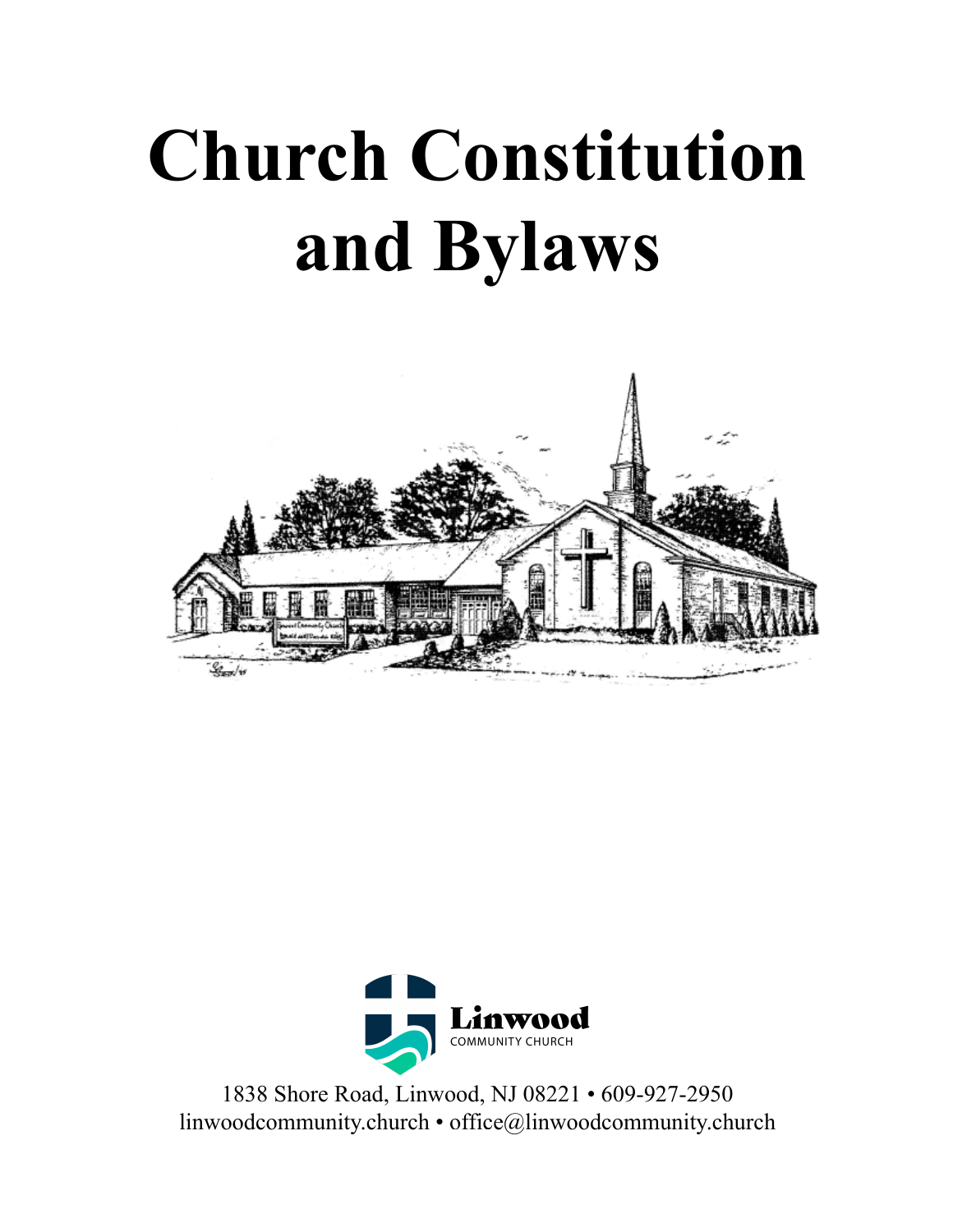# **TABLE OF CONTENTS - CONSTITUTION**

*Latest Revision 8/11/19*

#### **C 1.0 NAME, PURPOSE AND AFFILIATIONS OF THE LINWOOD COMMUNITY CHURCH 6**

- C 1.1 NAME 6
- C 1.2 INCORPORATION 6
- C 1.3 PURPOSE 6
- C 1.4 AFFILIATIONS 6
- C 1.5 MISSION STATEMENT 6

#### **C 2.0 PROPERTY OWNERSHIP RIGHTS AND AUTHORIZATIONS 6**

- C 2.1 RIGHT TO OWN, BUY, OR SELL PROPERTY 6
- C 2.2 EXPENDITURE LIMITATION 6
- C 2.3 PROFIT RESTRICTION 7
- C 2.4 USE OF FACILITIES 7
- C 2.5 DISSOLUTION OF CORPORATION 7

#### **C 3.0 STATEMENT OF BELIEF 7**

- C 3.1 BASIS AND FOUNDATION 7
- C 3.2 THE BIBLE 7
- C 3.3 GOD 7
- C 3.4 JESUS CHRIST 7
- C 3.5 MINISTRY OF THE HOLY SPIRIT 8
- C 3.6 MAN 8
- C 3.7 SALVATION 8
- C 3.8 RESURRECTION 8
- C 3.9 ETERNAL SECURITY OF THE BELIEVER 8
- C 3.10 THE RAPTURE 8
- C 3.11 THE RESURRECTION OF THE DEAD 8
- C 3.12 ORDINANCES OF THE CHURCH 9

#### **C 4.0 CHURCH MEMBERSHIP 9**

- C 4.1 EVIDENCE OF SALVATION 9
- C 4.2 MEMBERSHIP TERMINATION OR TRANSFER 9
- C 4.3 TIME PRIOR TO HOLDING OFFICE 9
- C 4.4 DIVORCED PERSONS 9
- C 4.5 MINOR CHILDREN 9-10
- C 4.6 CONDUCT 10
- C 4.7 ATTENDANCE AND OFFERINGS 10
- C 4.8 VOTING REVOCATION 10
- C 4.9 RECOGNITION 10
- C 4.10 TRANSFER OF CHURCH MEMBERSHIP 10
- C 4.11 DISMISSAL 10-11
- C 4.12 MEMBERS WHO HAVE MOVED 11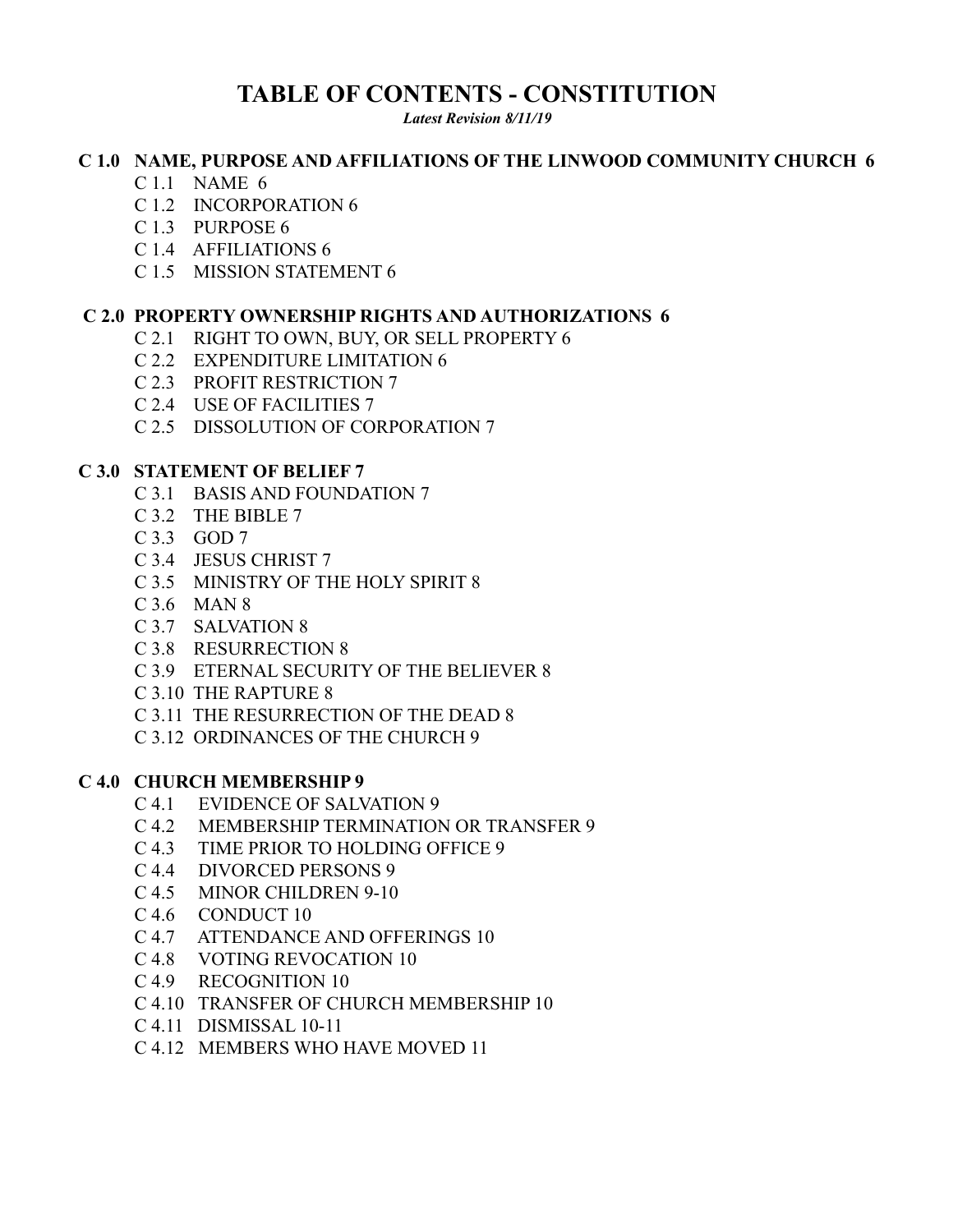# **TABLE OF CONTENTS – BYLAWS**

#### **B 1.0 CHURCH OFFICES AND OFFICERS 12**

- B 1.1 OFFICES OF THE LINWOOD COMMUNITY CHURCH 12
- B 1.2 STANDARDS FOR HOLDING OFFICE 12-13
- B 1.3 VOTING 13
- B 1.4 PASTORATE 13-14
- B 1.5 ASSISTANT PASTOR 14
- B 1.6 YOUTH PASTOR 14
- B 1.7 VISITATION PASTOR 14
- B 1.8 BOARD OF DEACONS 14-16
- B 1.9 BOARD OF DEACONESSES 16-18
- B 1.10 BOARD OF TRUSTEES 18-19
- B 1.11 CHURCH CLERK 20
- B 1.12 FINANCIAL SECRETARY 20
- B 1.13 CHURCH TREASURER 20
- B 1.14 ASSISTANT CHURCH TREASURER 21
- B 1.15 MISSIONARY TREASURER 21
- B 1.16 ASSISTANT MISSIONARY TREASURER 21
- B 1.17 BOARD OF MISSIONS 21-22
- B 1.18 COMMITTEES 22-24

#### **B 2.0 CHURCH AND MISSIONS SUPPORT 24**

- B 2.1 CHURCH 24
- B 2.2 MISSIONS AND MISSIONARIES 24
- B 2.3 FINANCIAL MISSION TRIP SUPPORT 24-25

#### **B 3.0 MEETINGS OF THE CHURCH 25**

- B 3.1 WORSHIP 25
- B 3.2 COMMUNION 25
- B 3.3 BOARD OF DEACONS 25
- B 3.4 BOARD OF TRUSTEES 25
- B 3.5 BOARD OF DEACONESSES 25
- B 3.6 ANNUAL CONGREGATIONAL BUSINESS MEETING 25
- B 3.7 SPECIAL CONGREGATIONAL MEETINGS 25
- B 3.8 RECEPTION OF NEW MEMBERS 25-26
- B 3.9 QUORUM 26

#### **B 4.0 CONDUCTING CHURCH BUSINESS 26**

- B 4.1 PRAYER 26
- B 4.2 RULES 26
- B 4.3 ORDER OF PROCEDURES 26

#### **B 5.0 DISCIPLINE IN THE CHURCH 26**

B 5.1 DISCIPLINE OF MEMBERS 26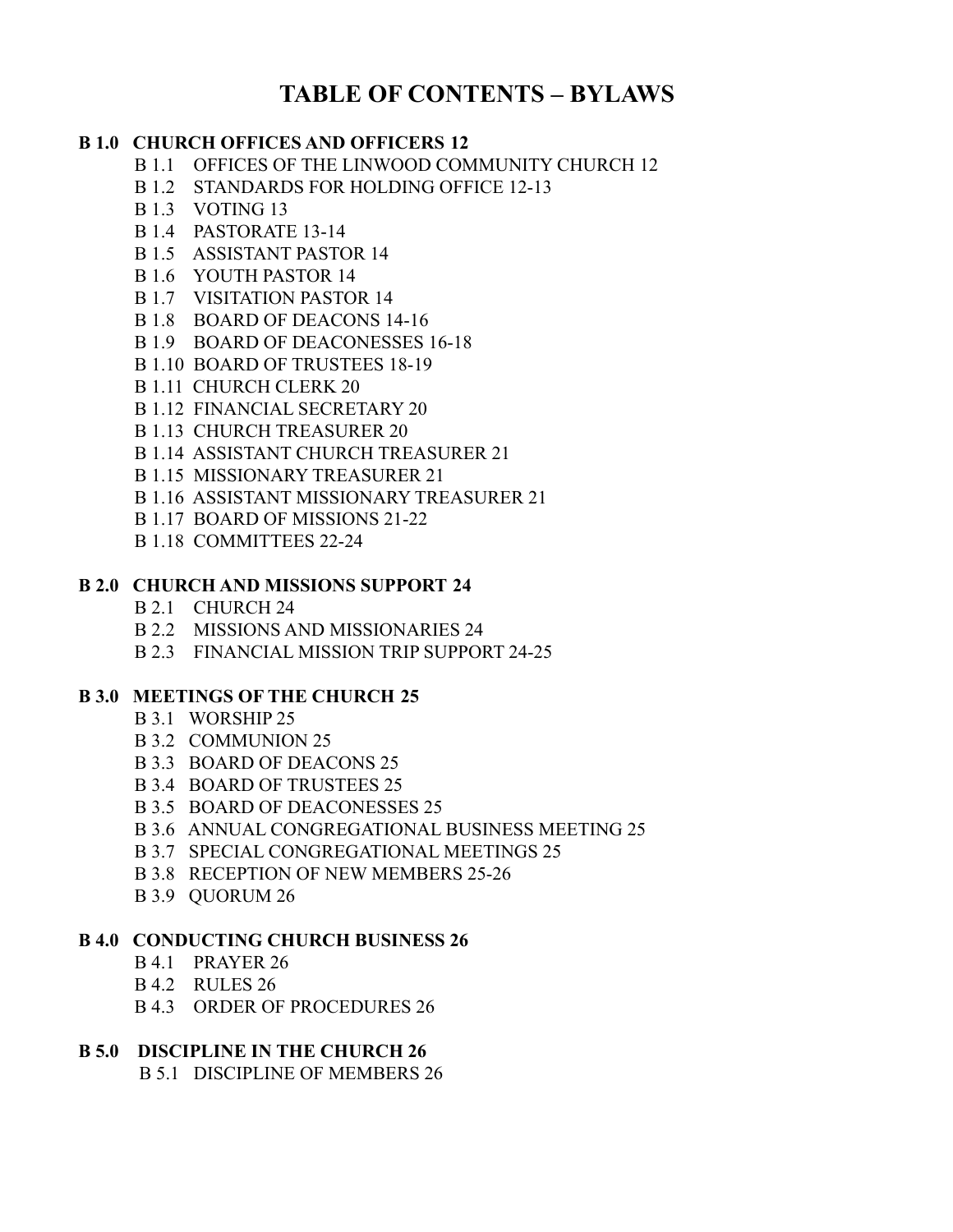#### **B 6.0 AMENDMENTS AND MISCELLANEOUS 26**

- B 6.1 CONSTITUTION AND / OR BYLAWS 27
- B 6.2 LIBRARY AND LITERATURE 27
- B 6.3 EMPLOYEES 27
- B 6.4 BY LAW CONCERNING MARRIAGE 27-28

#### **E 7.0 CHURCH SCHOOL OFFICES, OFFICERS & EDUCATIONAL PROGRAM 28**

- E 7.1 BOARD OF CHRISTIAN EDUCATION 28
- E 7.2 OFFICES OF THE LINWOOD COMMUNITY CHURCH SCHOOL 28
- E 7.3 CHURCH SCHOOL STAFF 29-32

#### **CONCLUSION 32**

#### **TEACHING COMMISSION 33**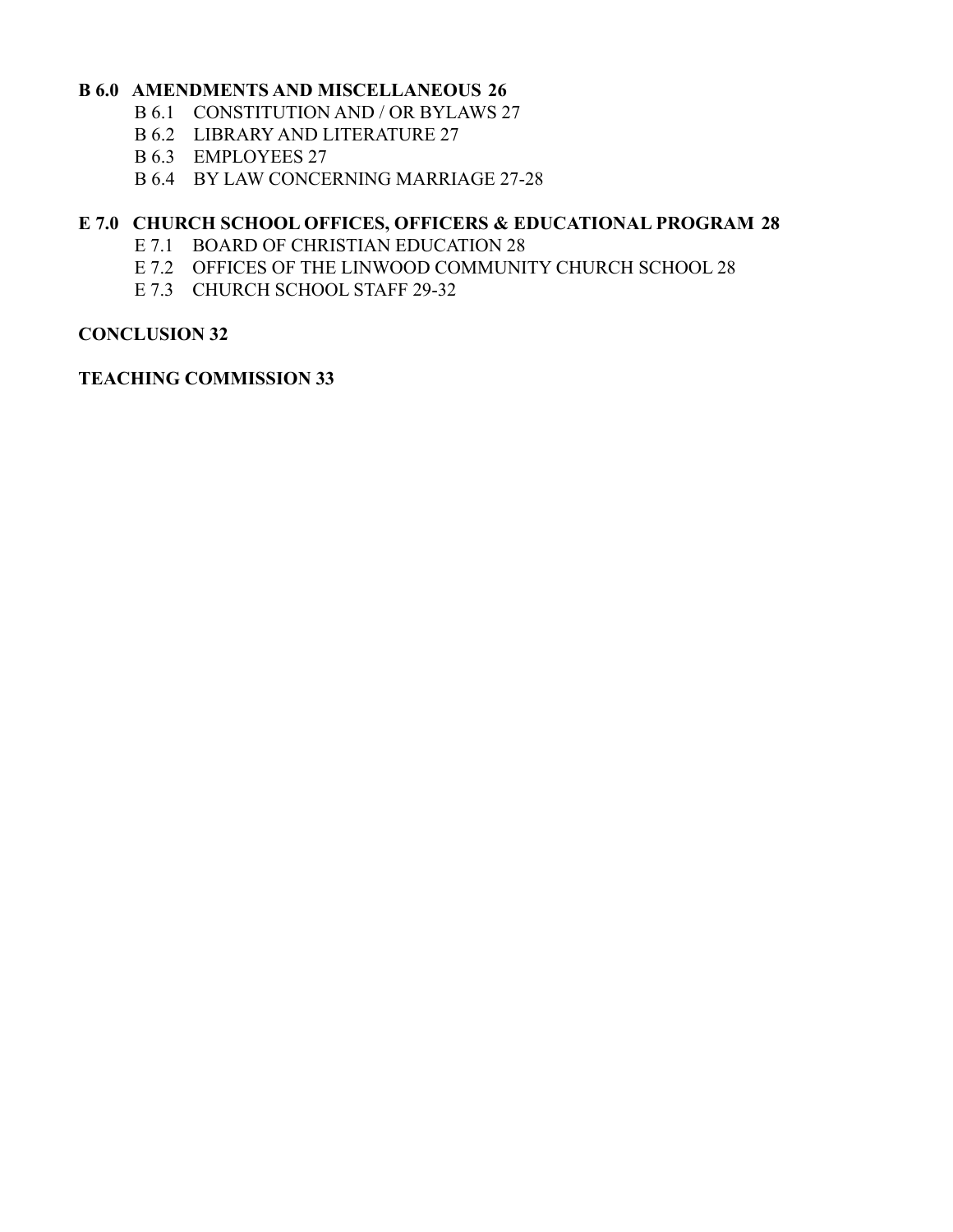# **FORWARD**

- (1) **CONSTITUTION:** The fundamental laws and principles that normally Govern the operation of a state of association; also a document recording such laws and principles.
- (2) **BY-LAWS:** A rule or law adopted by an association, a corporation, or the like, and subordinate to a Constitution or charter.
- **NOTES:** Whenever the word *church* is used in the Constitution and Bylaws, as regards policies, procedures and related references, it is understood that it also applies to The Linwood Community Church School (Sunday School) and Educational Program.

In any paragraph in the Constitution and Bylaws where there is the statement "Pastor and Board of Deacons" or "Board of Deacons and Pastor", it is to be understood that in the absence of the pastor, the Board of Deacons will undertake the matters in question.

**C** refers to items relating to the Constitution.

**B** refers to items relating to the Bylaws.

**E** refers to items relating to Education.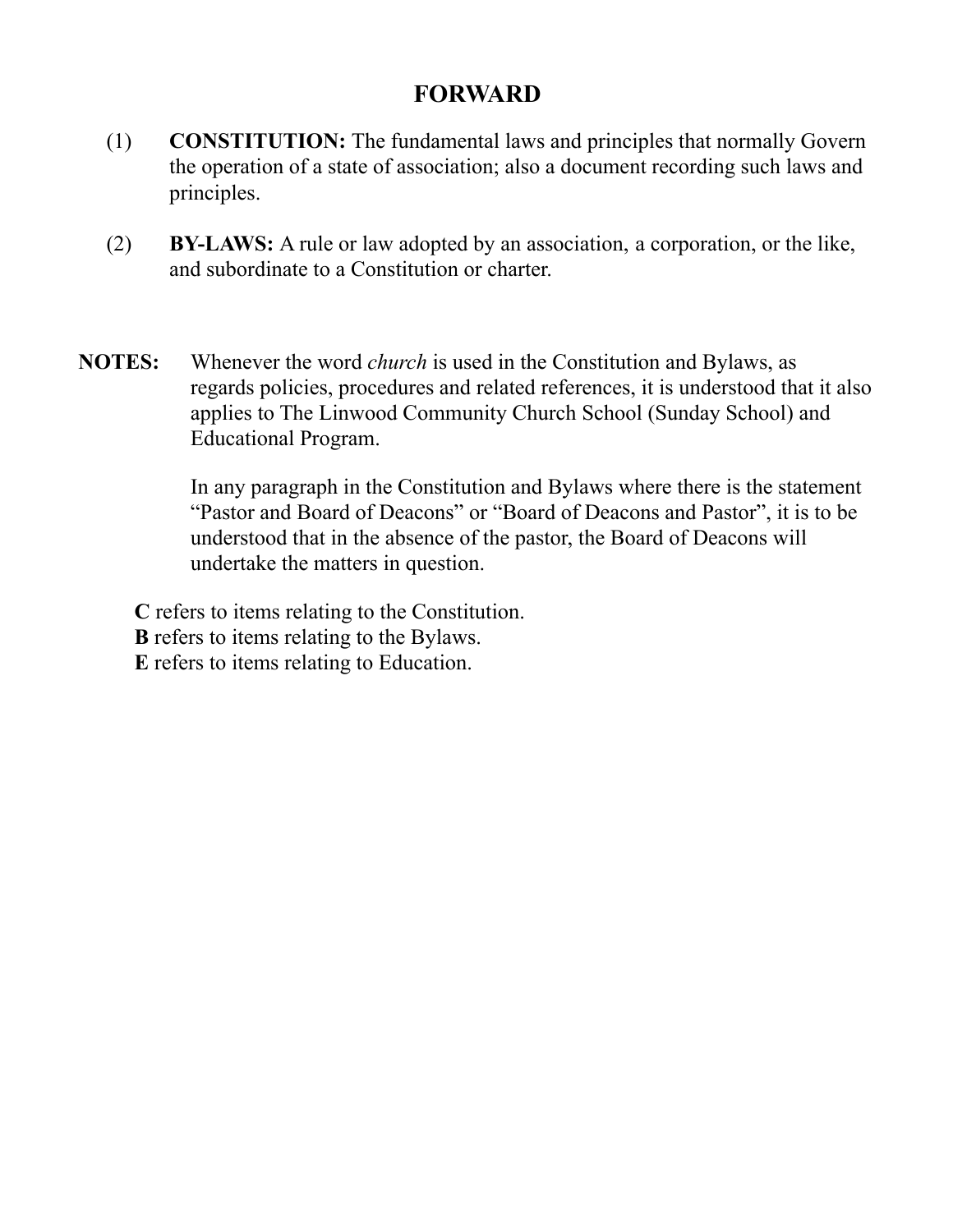# **CONSTITUTION**

#### **C 1.0 NAME, PURPOSE, AND AFFILIATIONS OF THE LINWOOD COMMUNITY CHURCH**

#### **C 1.1 NAME**

The name of this church shall be: The Linwood Community Church

#### **C 1.2 INCORPORATION**

The Linwood Community Church was incorporated as a nonprofit corporation under the laws of the State of New Jersey, in the year of our Lord 1934.

#### **C 1.3 PURPOSE**

The purpose of this church shall be to declare the whole of all the truths, as contained in the Holy Bible; to assist the people of the area in worship and work; to introduce men, women, boys and girls to the Lord Jesus as personal Lord and Savior, to the glory of God. See Matthew 28:19-20, and I Peter 4:11.

#### **C 1.4 AFFILIATIONS**

This Church shall not at any time, enter into a relationship, a agreement, or support any individual organization, group, etc., that does not align with this Church in regard to its Statement of Belief.

#### **C 1.5 MISSION STATEMENT**

In obedience to our Lord's command, we will make disciples of Jesus Christ who are: Exalting Him in worship, Edifying one another in love toward maturity, Exercising their gifts in fruit bearing ministries, Evangelizing the lost world around us, all to the glory of God!

#### **C 2.0 PROPERTY OWNERSHIP RIGHTS AND AUTHORIZATIONS**

#### **C 2.1 RIGHT TO OWN, BUY, OR SELL PROPERTY**

This church shall have the right to own, buy, or sell tangible properties, both real and personal in its own name, and through properly elected and authorized officers.

#### **C 2.2 EXPENDITURE LIMITATION**

The expenditure limitation of the authorized officers for any item other than a regular budget item shall not exceed \$10,000. Expenditures beyond this amount shall require a properly called Congregational Business Meeting.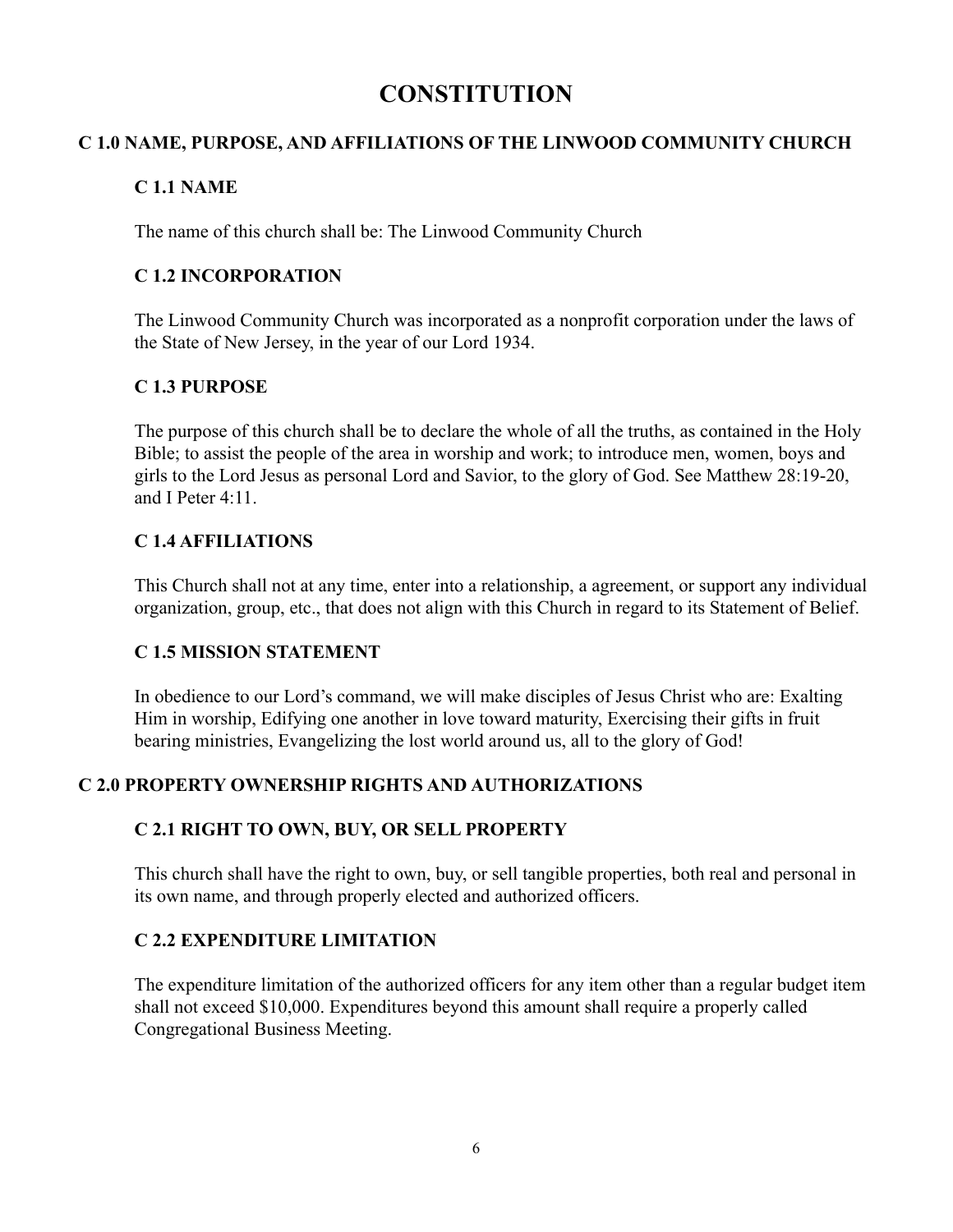#### **C 2.3 PROFIT RESTRICTION**

No profit shall ever accrue to the benefit of any persons, from the assets, holdings or other transactions in which this corporation may become involved.

#### **C 2.4 USE OF FACILITIES**

The facilities of Linwood Community Church and Church School are to be used only by those Christian organizations, groups, etc.that align with this church in regard to its Statement of Belief. The facilities may also be used in ways that benefit the community, providing those involved do not advocate, promote, teach, or induce others to embrace ethical or moral behavior contrary to what is expressed in Linwood Community Church's doctrinal statement while using its facilities. All non-Christian organizations which desire to use the facilities must be preapproved by the Deacon Board. The facilities are not to be used for any endeavor whose primary purpose is to make a profit.

#### **C 2.5 DISSOLUTION OF CORPORATION**

In the event of the dissolution of this corporation, all of its debts shall be fully satisfied. None of its assets or holdings shall be divided among the members, but shall be irrevocably assigned by the Trustees, to such other non-profit religious corporations as are in agreement with letter and spirit of this Constitutional Statement of Belief, and in conformity with the requirements of the U.S. Internal Revenue Service Code of 1954 (Section 501-C-3), or any subsequent amendments thereto.

#### **C 3.0 STATEMENT OF BELIEF**

#### **C 3.1 BASIS AND FOUNDATION**

The Word of God, in its entirety, is the basis and foundation of this church.

#### **C 3.2 THE BIBLE**

We believe in the Old and New Testament as the verbally inspired Word of God, inerrant in the original writings, and that the Bible is the supreme and final authority for faith and life. See II Timothy 3:15-17 and II Peter 1:15-21.

#### **C 3.3 GOD**

We believe in one God eternally existing in three persons, God the Father, God the Son and God the Holy Spirit. See Matthew 3:16-17; John 10:30, 36; John 14:7-9 and John 14:16-20, 26.

#### **C 3.4 JESUS CHRIST**

We believe that Jesus Christ was begotten of the Holy Spirit, born of the virgin Mary, and is true God and true Man. See Matthew 1:18-25; Luke 1:26-38; Isaiah 7:14 and Isaiah 9:6-7.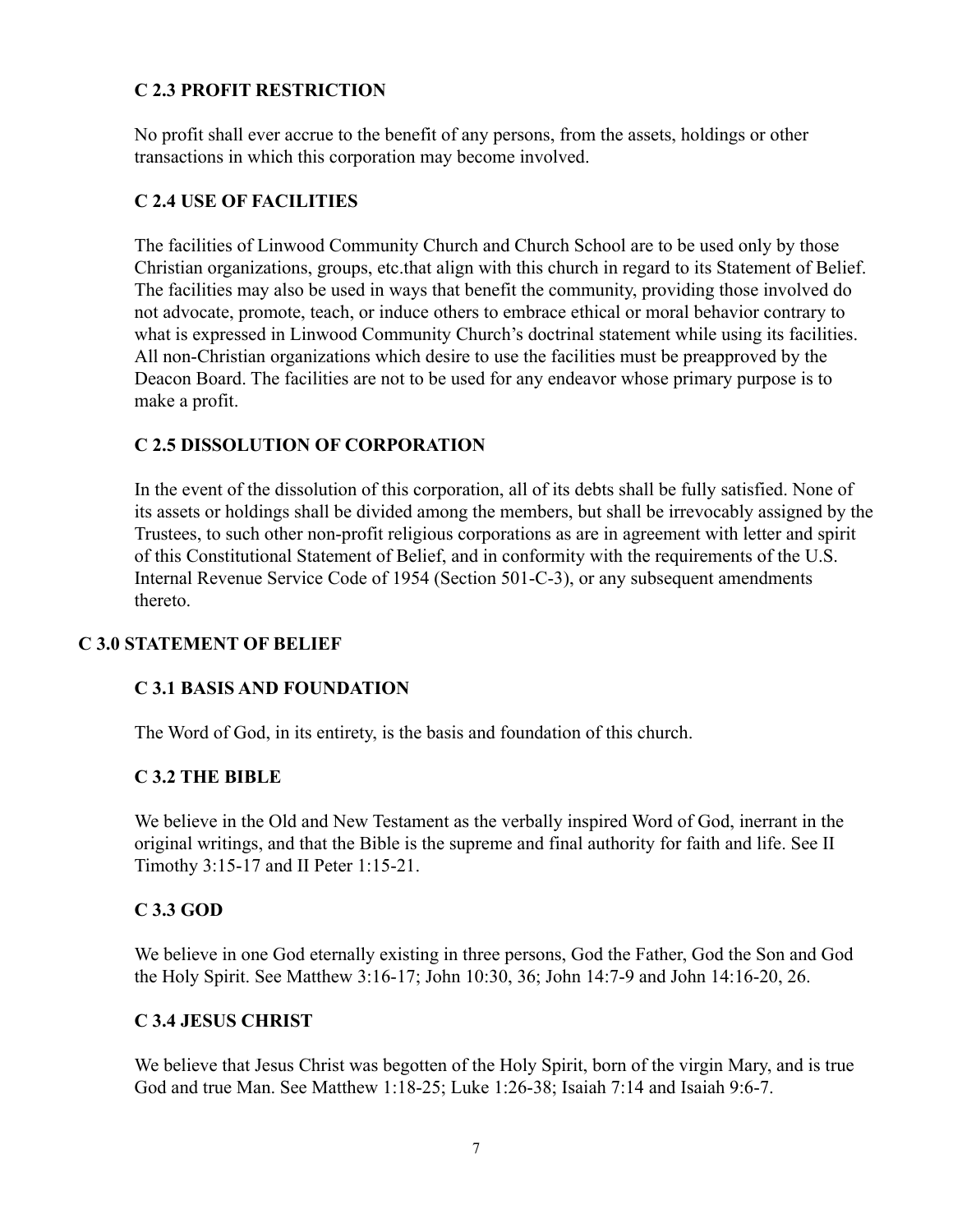#### **C 3.5 MINISTRY OF THE HOLY SPIRIT**

We believe the ministry of the Holy Spirit is to glorify the Lord Jesus Christ, and during this age, to convict men of sin, regenerate the believing sinner and indwell, guide, instruct and empower the believer for godly living and service. See John 16:8-14; Titus 3:5; I Corinthians 6:19-20; John 10:17, 26, and Acts 1:8.

#### **C 3.6 MAN**

We believe in the bodily resurrection of the just and unjust, the everlasting blessedness of the saved, and the everlasting conscious punishment of the lost. See John 5:24-29.

#### **C 3.7 SALVATION**

We believe that the Lord Jesus Christ died for our sins according to the scriptures, as a representative and substitutionary sacrifice; and all who believe in Him are justified on the grounds of His shed blood. See Isaiah 53:4-6, 10; II Corinthians 5:21; Romans 3:24-26 and I Peter 2:21-25.

#### **C 3.8 RESURRECTION**

We believe in the bodily resurrection of our Lord Jesus Christ and His ascension into Heaven where, at the right hand of God, He is now our High Priest and Advocate. See Acts 1:8-11; Romans 8:11, 34; I Corinthians 15:1-22 and Hebrews 4:14-16.

#### **C 3.9 ETERNAL SECURITY OF THE BELIEVER**

We believe that salvation is by grace through faith and that all who receive the Lord Jesus Christ are born again by the Holy Spirit and, thereby become children of God. We believe that this salvation is eternal. See Romans 10:9-10; John 3:16-18; I John 5:11-13; John 10:27-29; Romans 8:38-39 and Ephesians 1:13-14.

#### **C 3.10 THE RAPTURE**

We believe the Pre-Millennial and Pre-Tribulation return of our Lord Jesus Christ, to catch up His people to meet Him in the air, is imminent. See I Thessalonians 4:13-18; I Thessalonians 5:9-11 and Romans 8:18-25.

#### **C 3.11 THE RESURRECTION OF THE DEAD**

We believe in the bodily resurrection of the just and unjust, the everlasting blessedness of the saved, and the everlasting conscious punishment of the lost. See John 5:24-29.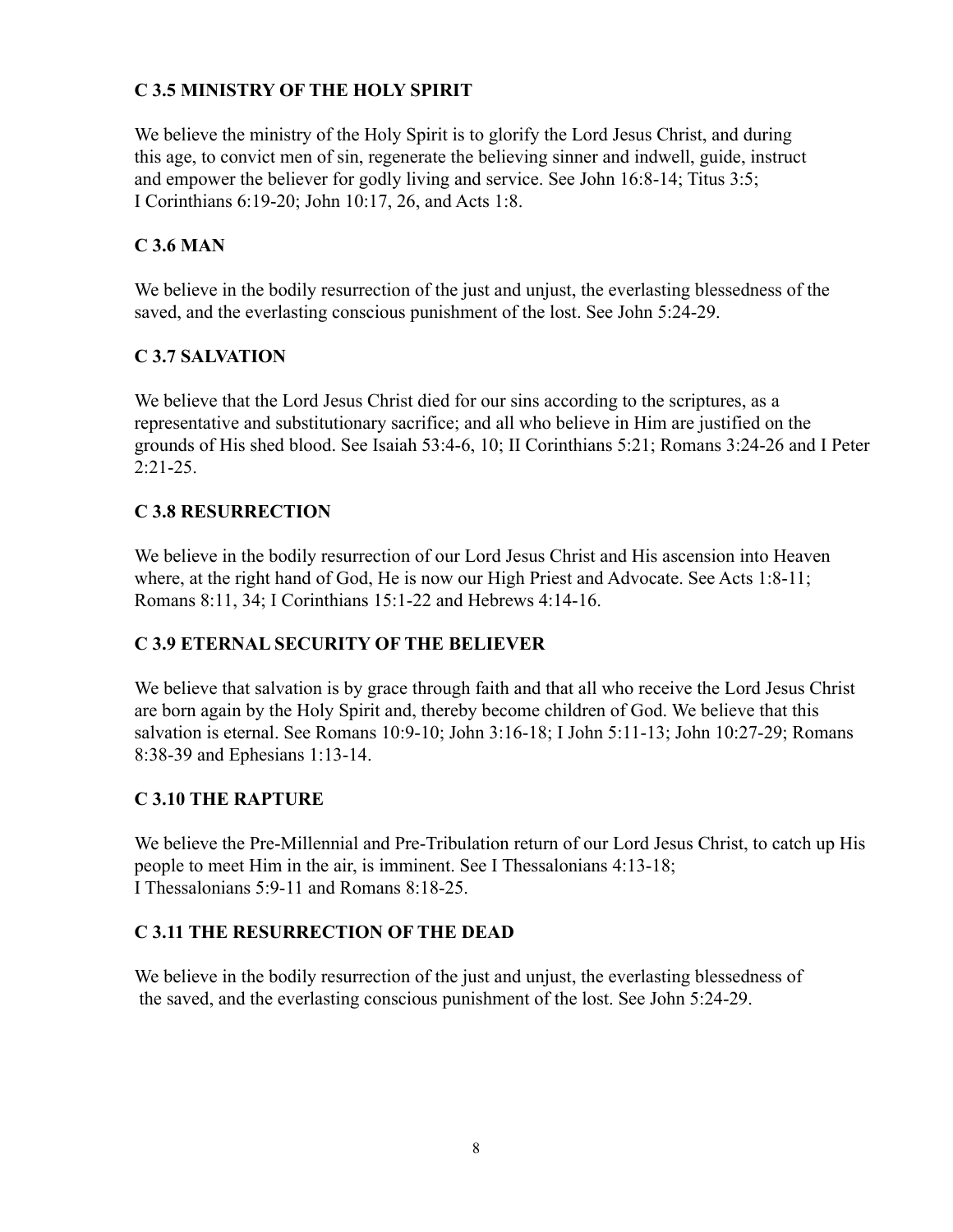#### **C 3.12 ORDINANCES OF THE CHURCH**

We believe water baptism, after accepting Jesus Christ as personal Savior, is a testimony of a person's death to sin and resurrection to a new life. We practice baptism by immersion. We believe that the Lord's Supper is a memorial service setting forth, in a sacred and symbolic manner, the death of the Lord Jesus Christ. All true believers, and only true believers, may take part in these ordinances. See Mark 16:16; Colossians 2:12; I Corinthians 11:23-29 and Romans 6:3.

#### **C 4.0 CHURCH MEMBERSHIP**

#### **C 4.1 EVIDENCE OF SALVATION**

Any person who gives evidence of having been born again followed by baptism by immersion shall, upon examination by the pastor and the Board of Deacons, be received into full membership of this church and shall have full voting privileges.

#### **C 4.2 MEMBERSHIP TERMINATION OR TRANSFER**

Any request for termination or transfer of membership in this church shall be acted upon by the pastor and the Board of Deacons.

#### **C 4.3 TIME PRIOR TO HOLDING OFFICE**

All members must be in the membership of this church six (6) months prior to holding office and any teaching ministry. Exception to teaching ministry: with the approval of the pastor and Board of Deacons.

#### **C 4.4 DIVORCED PERSON**S

- 1. Divorced persons will be accepted into the full membership of this church upon examination of the Board of Deacons and the Pastor, as to their personal faith in Jesus Christ. See I Corinthians 1:2-3.
- 2. Divorced persons will be allowed to teach in our Church School Educational program according to the standards of life and testimony set forth for each church member. See C4.1 C4.6
- 3. Divorced persons may be allowed to serve in any office of this church, if the divorce does not violate biblical standards. Each situation should be reviewed by the pastor(s) of the church to make a determination of eligibility to serve in an office followed by a recommendation to the deacons.

#### **C 4.5 MINOR CHILDREN**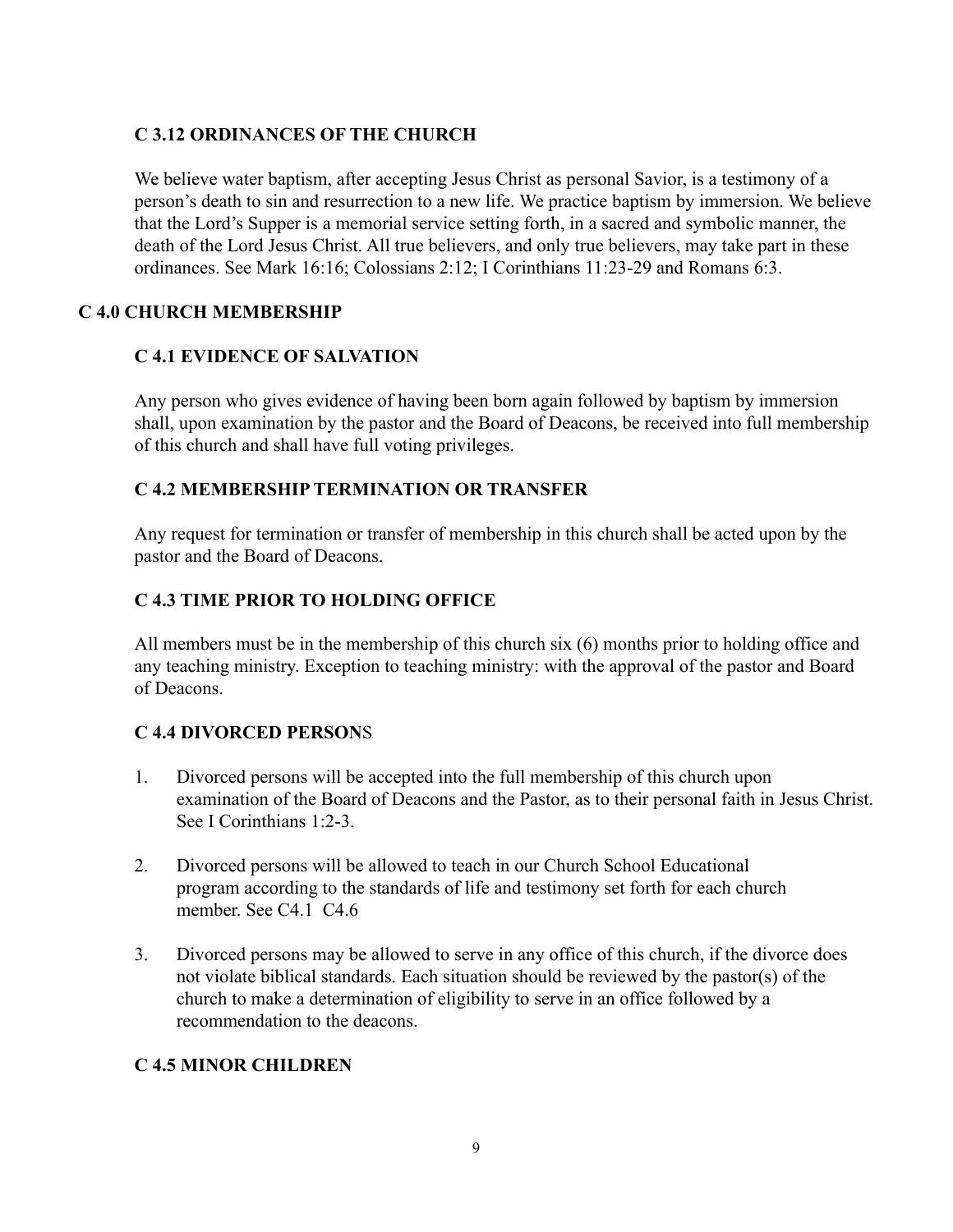- 1. Any minor child desiring to become a member of this church between ages seven (7) and eighteen (18), may become a member by meeting the following requirements:
	- A. Attend a Church Membership Class taught by the pastor.
	- B. Upon satisfactory completion of the Church Membership Class, they must appear before not less than two (2) members of the Board of Deacons and the pastor, for examination concerning their personal salvation.
- 2. At the age of eighteen (18), they must reappear before the Pastor and Board of Deacons, to be examined for full membership, voting, and office holding privileges.

# **C 4.6 CONDUCT**

Every member should so walk and conduct themselves in daily life, as to give evidence of being possessed of the Spirit of Christ and in agreement with the Statement of Belief of Linwood Community Church.

# **C 4.7 ATTENDANCE AND OFFERINGS**

Every member should faithfully attend the services of the church and participate regularly in the giving of their tithes and offerings, as the Lord prospers them.

## **C 4.8 VOTING REVOCATION**

Any member absent from the services of this church for a period of (6) months and has not attended a minimum of (6) times during the six month period shall be removed from Active Membership and placed on the Inactive Membership removing voting privileges. Prior to the change a letter will be sent to the member informing them of the pending action also giving them the opportunity to provide an explanation of their absence. With the approval of the pastor and Board of Deacons the member can remain on the Active Membership List.

A member on the inactive membership list for (1) year shall be removed from membership. This does not apply to members physically unable to attend services.

#### **C 4.9 RECOGNITION**

Members who are faithful in their responsibilities, as set forth in B5.1, shall be recognized as being members in good standing.

#### **C 4.10 TRANSFER OF CHURCH MEMBERSHIP**

Any member in good standing who desires to transfer to another evangelical church, upon application, shall be granted a letter of recommendation under procedure set forth in C4.2.

#### **C 4.11 DISMISSAL**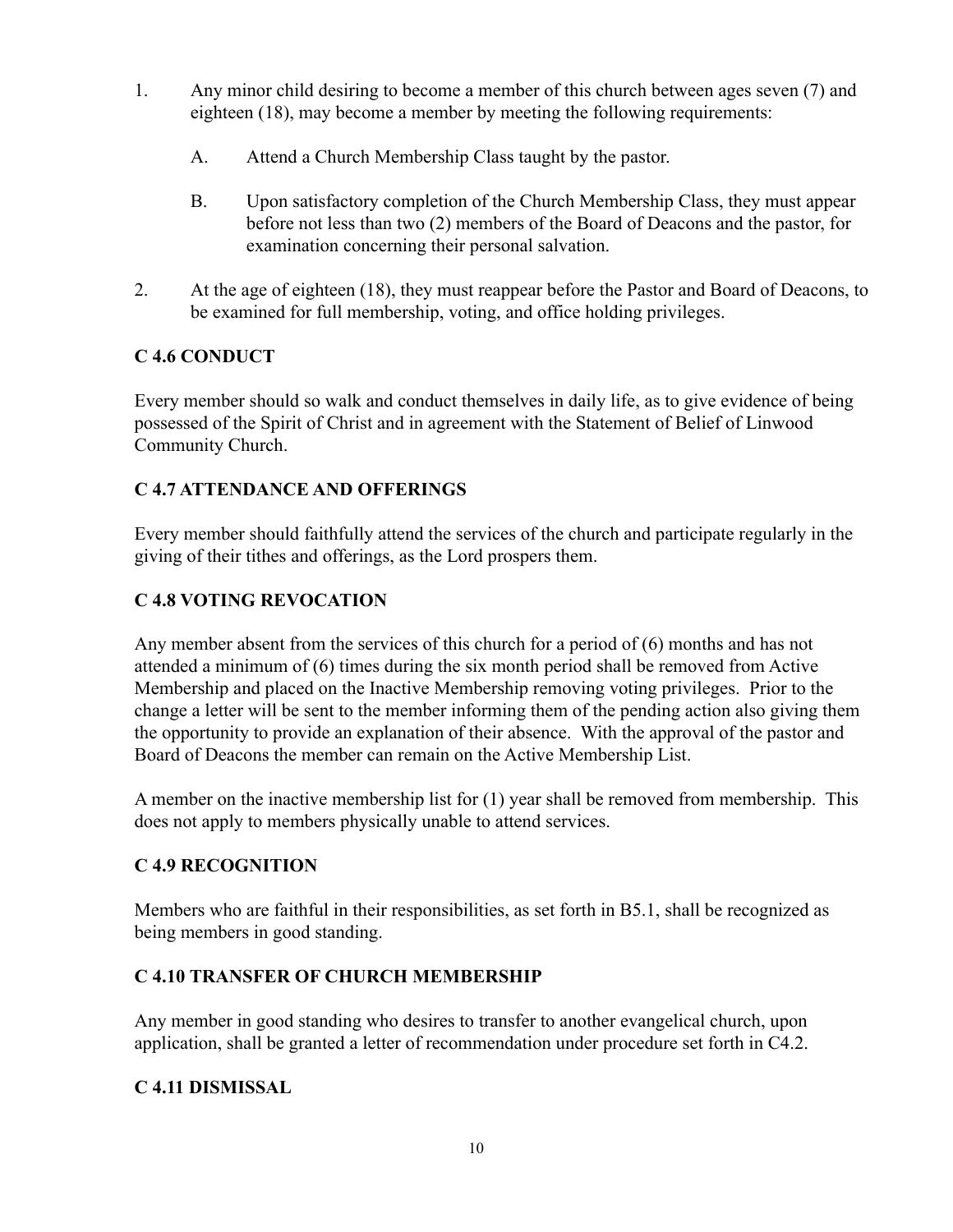Any member not in good standing who desires to transfer to another evangelical church will not be granted a letter of recommendation. But, a letter of dismissal will be given under procedure set forth in C 4.2.

#### **C 4.12 MEMBERS WHO HAVE MOVED**

In cases where members have moved from the area, and a transfer request not received, a letter is to be sent from the pastor requesting the individual's intention and / or decision in this regard.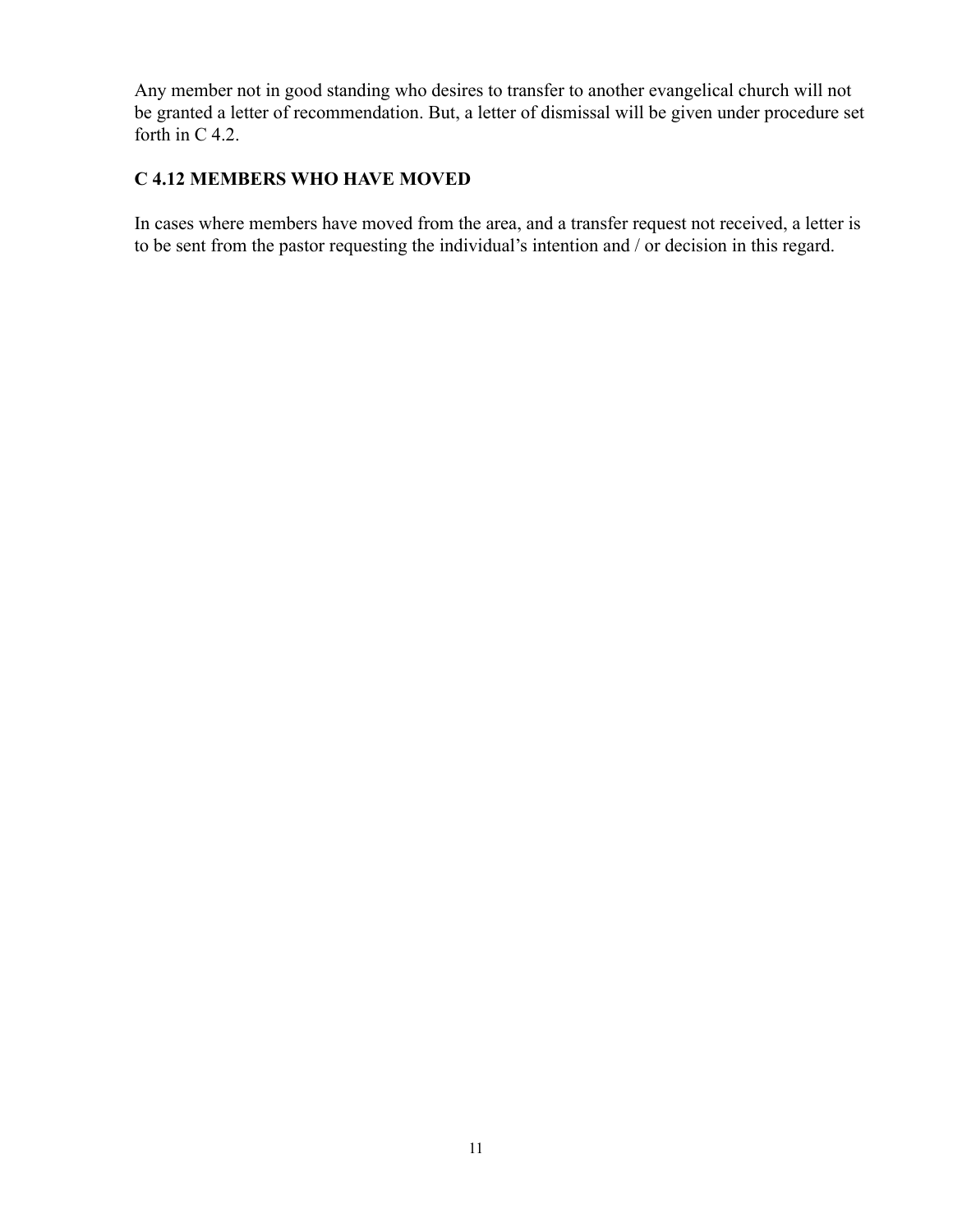# **BYLAWS TO THE CONSTITUTION**

#### **B 1.0 CHURCH OFFICES AND OFFICERS: ELECTION, STANDARDS, AND DUTIES**

#### **B 1.1 OFFICES OF LINWOOD COMMUNITY CHURCH**

- 1. Senior Pastor (1) called for an undesignated period
- 2. Assistant Pastor (1) called for an undesignated period
- 3. Youth Pastor (1) called for an undesignated period
- 4. Visitation Pastor (1) called for an undesignated period
- 5. Deacons (3) elected for (3) years
- 6. Deaconesses (3) elected for (3) years
- 7. Trustees(3) elected for (3) years
- 8. Church School Superintendent (1) elected for (3) years
- 9. Assistant Church School Superintendent (1) elected for (3) years
- 10. Church Clerk (1) elected for (3) years
- 11. Financial Secretary (1) elected for (3) years
- 12. Assistant Financial Secretary (1) elected for (3) years
- 13. Financial Associate (6) elected for (3) years
- 14. Church Treasurer (1) elected for (3) years
- 15. Assistant Church Treasurer (1) elected for (3) years
- 16. Missionary Treasurer (1) elected for (3) year
- 17. Assistant Missionary Treasurer (1) elected for (3) year
- 18. Finance Committee Member-At-Large (1) elected for (1) year

#### **B 1.2 STANDARDS FOR HOLDING OFFICE**

- 1. Members desiring to hold office in this church shall be in good standing and meet the standards below. See I Timothy 3:1-7 and I Peter 5:1-4.
- 2. No officer of this church can be a user of alcoholic beverages, tobacco, narcotics, or any substance or practice that destroys both the body, and the temple of the Holy Spirit.
- 3. The Deacons, Deaconesses and Trustees are to set the example by living up to the standards of Christian life and separation as set forth in the Bible and this Constitution.
- 4. Officers of this church shall be of the highest spiritual quality and, thereby, command respect as real spiritual leaders of the church. They shall set an example of faithfulness in their attendance of the services of the church.
- 5. Women are welcome to serve in any area of ministry in the church except that which is specifically gender restricted by Scripture. The women in the church shall not usurp authority over the men of the church, or hold any office that would usurp authority over men. In this church, the reference is made to the Board of Deacons and the chairman, vice chairman, and secretary of the Board of Trustees. See I Corinthians 14: 33-35; I Timothy 2:11-14; I Timothy 3:1-7.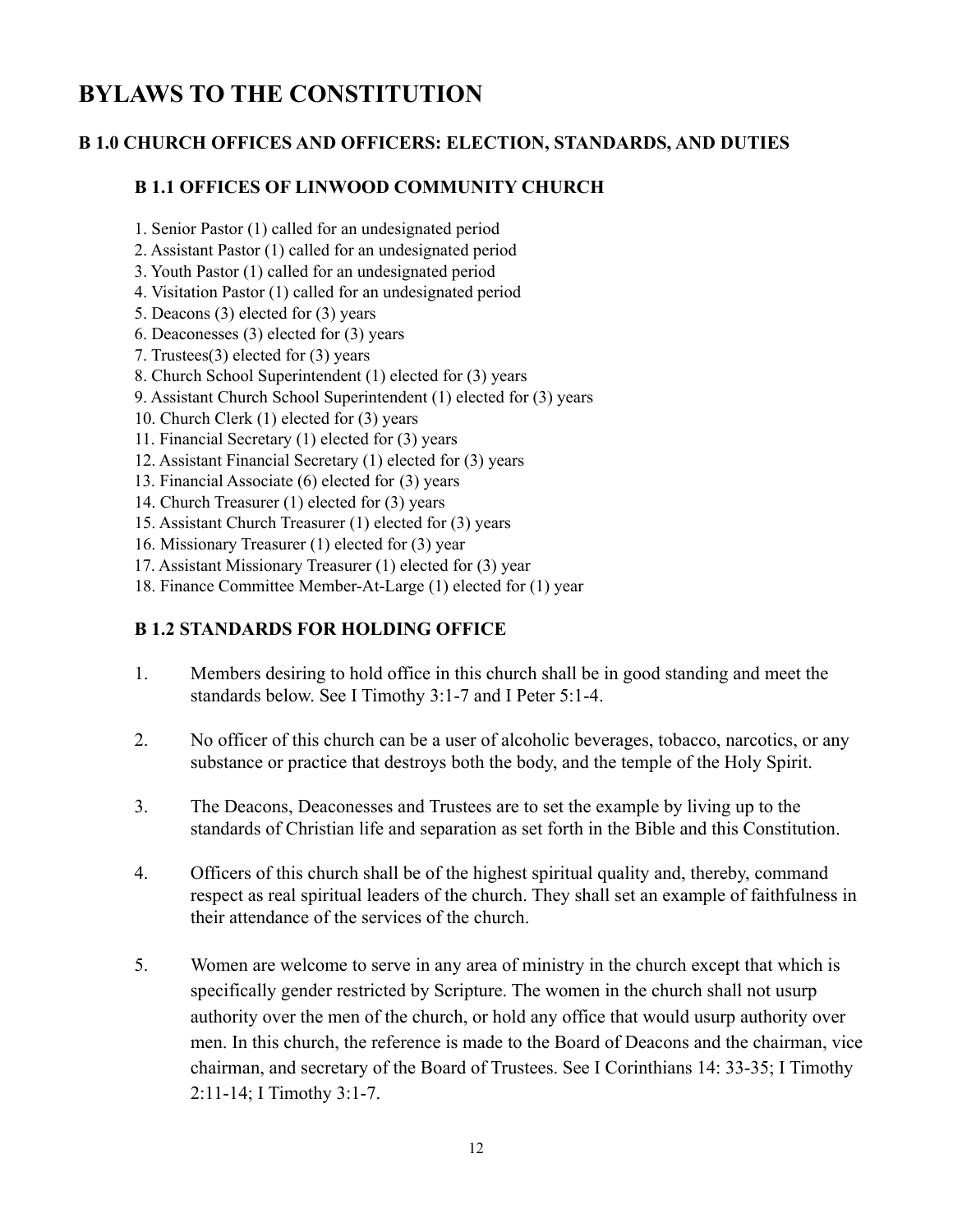- 6. All elected positions within the church shall be subject to two consecutive elected terms. Following two elected consecutive terms there shall be at least a one-year interim before reelection. This guideline may be bypassed by a 51% congregational vote in certain situations if it is felt necessary to do so.
- 7. No more than one (1) member of an immediate family shall be on one given board at a time, if the number of church members is sufficient to avoid this situation.
- 8. The church office holding and voting age shall be eighteen (18) years of age, according to New Jersey state law, and said member must be in good standing.

#### **B 1.3 VOTING**

- 1. All voting of this church will be done as determined by the moderator and counting affected by at least three (3) officials not running for office.
- 2. Approval of all offices by the congregation must be by a fifty-one percent (51%) majority vote of the members present at that meeting.
- 3. In the event that there are more candidates recommended for an office than there are vacancies, and each receives at least a fifty-one percent (51%) majority, the office shall be filled first by the candidate receiving the highest number of votes, second by the second highest number of votes, and so on until all vacancies are filled. If an office does not have a candidate with a fifty-one percent (51%) majority, the office will remain vacant.

#### **B 1.4 PASTORATE**

- 1. The Senior Pastor shall direct the worship of the church, preach, and perform all duties incumbent upon his office, as set forth in his call from the church. He shall work in cooperation with the Board of Deacons to effectively plan and carry out the ministry of Linwood Community Church. He shall be an ex-officio member of all committees, unless otherwise directed by the church.
- 2. When a vacancy occurs within the pastorate, the Board of Deacons and the church shall, without unnecessary delay, call a pastor. The man called must subscribe to the Statement of Belief, unequivocally, and without mental reservation.
- 3. Notice of the Board of Deacons' recommendation of a new pastor must be given, by public announcement from the pulpit, two (2) Sundays prior to the Congregational Meeting. Approval of said recommendation by the congregation must be by a ¾ majority vote of the members present and voting at that meeting.
- 4. The call of a pastor may be terminated by virtue of any of the following: a) A resignation submitted by the pastor, and accepted by the Board of Deacons, b) The pastor's departure from the Statement of Belief, as determined by the Board of Deacons, c) Recommendation of the Board of Deacons, after prayerful and diligent efforts in accord with scriptural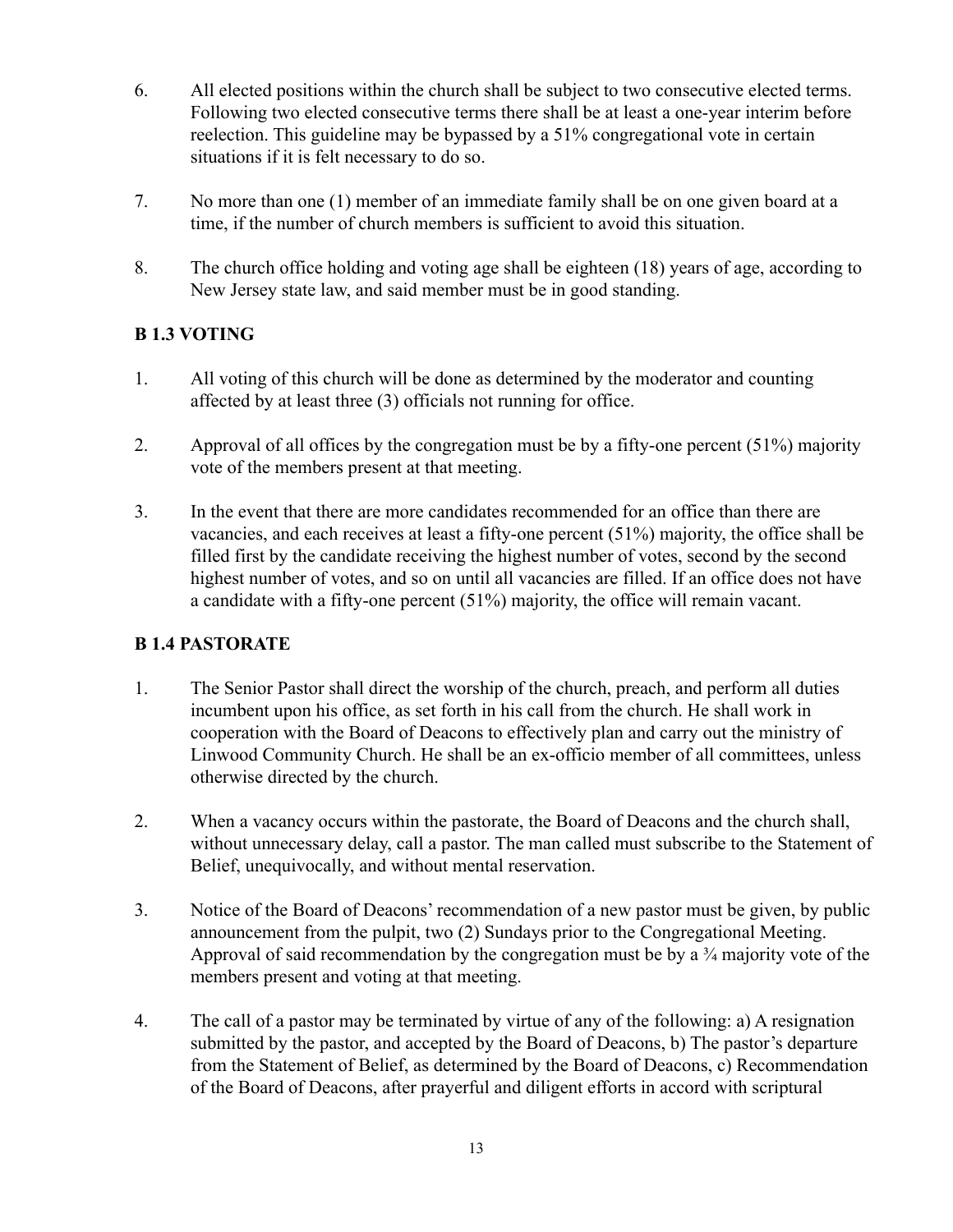principles, to resolve the problem. This recommendation must then be approved by a  $\frac{3}{4}$ majority vote of those members present and voting.

5. Upon the vacancy of the Senior Pastor, a Search Committee shall be formed for the purpose of seeking a man to fill the position. This committee shall consist of three (3) members of the Board of Deacons, one being the chairman of the Board of Deacons who shall chair the Search Committee, two (2) members of the Board of Trustees, two (2) members of the Board of Deaconesses, one (1) member of the Board of Missions, one (1) member of the Board of Christian Education, one (1) member of the Music Committee, and two (2) members of the congregation, one male, one female. This committee shall consist of twelve (12) people.

#### **B 1.5 ASSISTANT PASTOR**

- 1. The Assistant Pastor is to serve with and assist the Senior Pastor, as directed, in the duties of the pastorate. It is desirable that the Assistant Pastor be an ordained man.
- 2. The call or termination of the Assistant Pastor shall be in the same manner as that of the Senior Pastor.
- 3. Whenever an Assistant Pastor is desired, a Search Committee shall be formed for the purpose of seeking a person to fill the position. The committee shall be named and appointed by the pastor, and shall consist of the pastor, two (2) members of the Board of Deacons, two (2) members of the Board of Trustees, one (1) member of the Board of Deaconesses, and one (1) member of the congregation.

#### **B 1.6 YOUTH PASTOR**

- 1. The Youth Pastor is to be under the direction of the Senior Pastor and assist him in the duties of the pastorate with emphasis on those programs dealing with the youth of our church.
- 2. The call or termination of the Youth Pastor shall be in the same manner as that of the Senior Pastor.
- 3. Whenever a Youth Pastor is desired, a Search Committee shall be formed. See B1.5 Assistant Pastor #3.

#### **B 1.7 VISITATION PASTOR**

- 1. The Visitation Pastor shall be under the direction of the Senior Pastor with emphasis on visits to hospitals, shut-ins, and visitors to the church.
- 2. Whenever a Visitation Pastor is required, a Search Committee shall be formed. See B1.5 Assistant Pastor #3.

#### **B 1.8 BOARD OF DEACONS**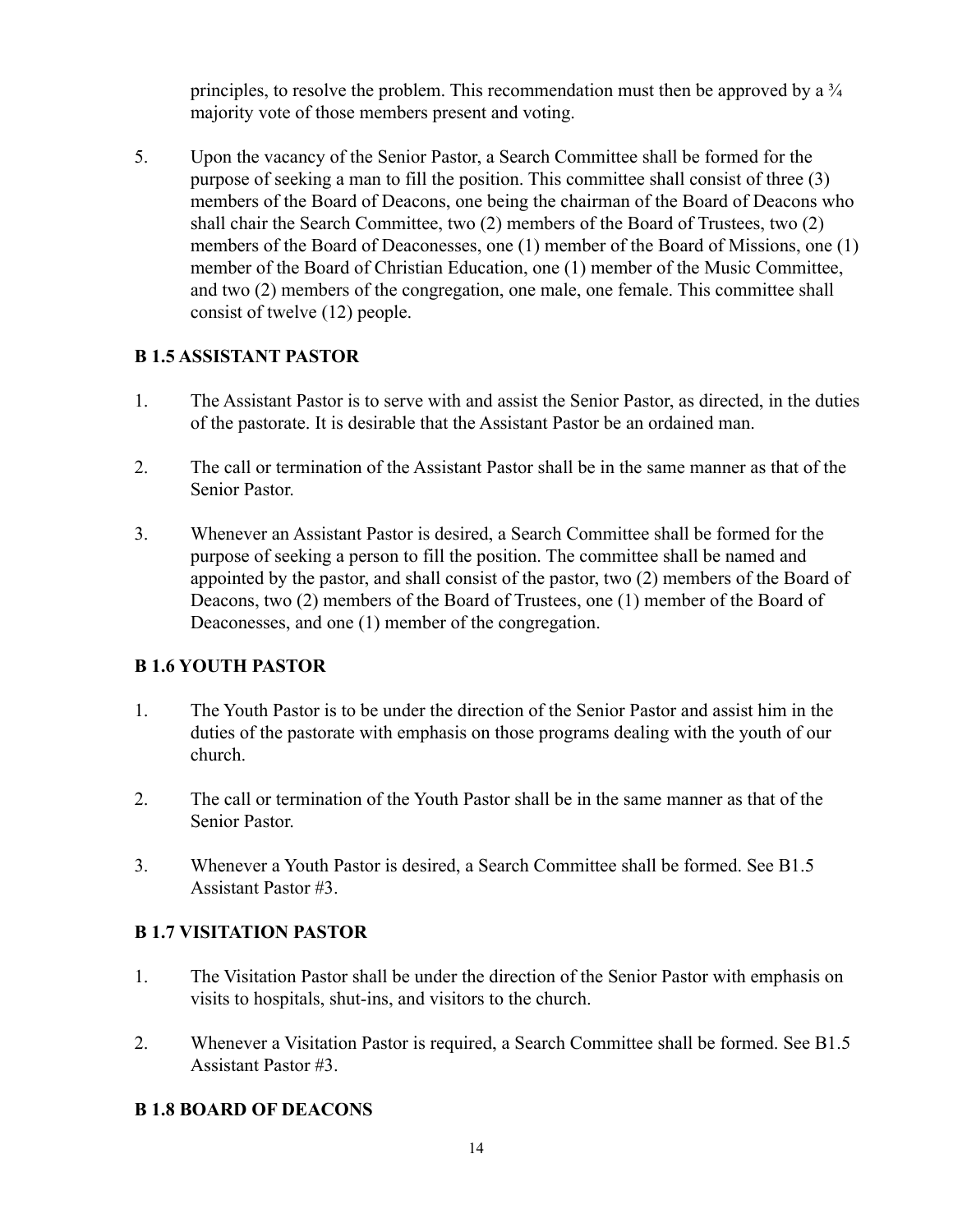- 1. The Board of Deacons shall be comprised of nine (9) male members, each of whom shall be elected to serve a three (3) year term. It shall be arranged so that three (3) deacons are elected or re-elected each year.
- 2. The deacons must subscribe to the Statement of Belief unequivocally and without mental reservations thereto. The departure from the Statement of Belief by any deacon shall be just cause for his removal from office. Should a vacancy occur on the Board of Deacons, a special Congregational Business Meeting shall be called, giving two (2) weeks notice from the pulpit. By a majority vote of those present and voting, another scripturally qualified man shall be selected to fill the unexpired term. See Acts 6:1-6 and I Timothy 3:8-13.
- 3. The deacons shall assist the pastor in serving Communion on the first Sunday of each month. In the event of the pastor's illness or any other reason whereby he could not lead the service, the Deacon Board Chairman is thereby responsible to see this duty carried out in accordance with the Constitution. Assistance as noted would be applicable to all services of this church.
- 4. The deacons shall oversee all matters related to the spiritual ministry of this church. They shall approve or reject, by expression of their vote, the existence and / or continuance of all auxiliary organizations of this church, and such organizations and their activities shall only come into being by approval of these men.
- 5. The deacons shall administer all offerings to the Deacon's Benevolent Fund. At their first meeting after each Annual Congregational Business Meeting, they shall elect a chairman, vice-Chairman, secretary, and treasurer.
- 6. The salaries and benefit packages for all employees of this church will be established and administered by the Personnel Committee. The Personnel Committee will be comprised of three members of the Deacon Board. The members of the Personnel Committee shall be chosen annually by consensus of the members of the Deacon Board. They will establish and review salary and benefit packages and make recommendation to the Deacon Board for approval.

#### 7. **BOARD OF DEACONS' CHAIRMAN**

- A. The chairman has a direct responsibility to the pastor of this church, to assist, to confide, and as a spiritual leader of the Church, hold the position with reverence and respect. He shall be the moderator of any properly called Congregational Business Meeting. The chairman shall appoint a moderator in the event of his absence.
- B. The chairman shall conduct the monthly meeting held with the other deacons and the pastor. At this meeting, along with regular business, prospective members of the church may be examined for church membership.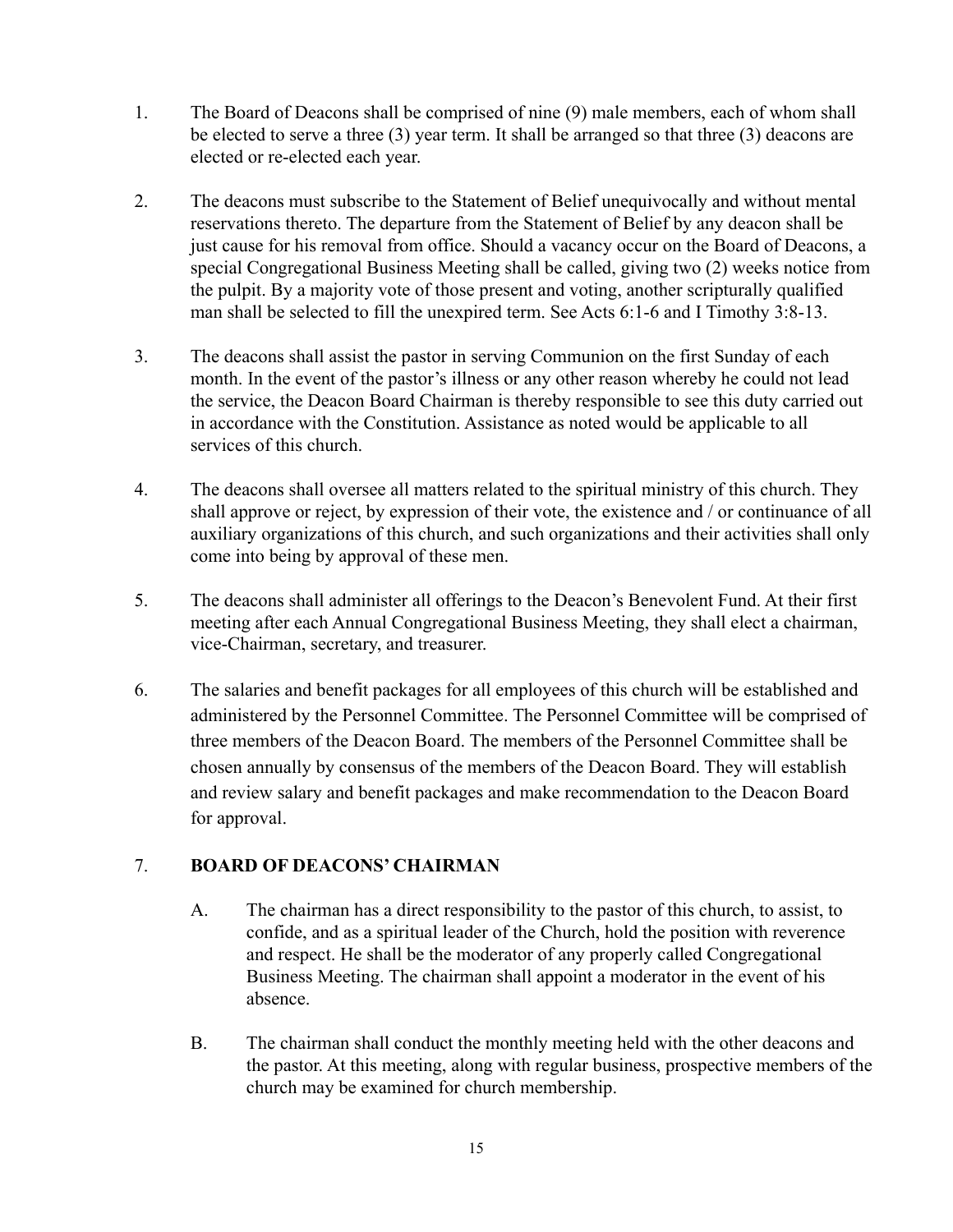- C. The chairman, in the event of a vacant pastorate, would be the person responsible to acquire pulpit replacements that subscribe to the Statement of Belief of this Church. Also, in cooperation with his Board, he shall be responsible to obtain prospective selections for the vacant pastorate.
- D. The chairman, in April each year, shall appoint one (1) of his Board members to the Nominating Committee and upon this selection submit the name to the pastor.

#### 8. **BOARD OF DEACONS' VICE CHAIRMAN**

- A. The vice chairman has the responsibility to assume the duties of the chairman, should the occasion become necessary through absence, illness or any other unforeseen situation.
- B. The vice chairman shall coordinate and work closely with the chairman in all phases of the Board's duties, in order to achieve a well-run organization.

#### 9. **BOARD OF DEACONS' SECRETARY**

- A. The secretary shall be responsible to record as completely as possible, the minutes of each Board of Deacons meeting and submit to the office.
- B. The secretary shall send any correspondence necessary that relates to the affairs of the Board of Deacons. His endeavor here shall be in cooperation with the pastor, if assistance is needed.

#### 10. **BOARD OF DEACONS'TREASURER**

The Treasurer shall record the offerings to the Deacons Benevolent Fund and maintain the continuous records of that fund. He shall submit each year, a report of income and expense for the Annual Report; this report shall be ready no later than February  $1<sup>st</sup>$  of each year and submitted to the Church Secretary.

#### **B 1.9 BOARD OF DEACONESSES**

#### 1. **COMPOSITION**

- A. The Board of Deaconesses shall be comprised of nine (9) female members, each of whom shall be elected to serve a three (3) year term.
- B. It shall be arranged so that three (3) deaconesses are elected or re-elected each year.
- C. Regarding vacancy, see B1.8 Board of Deacons, #2.

#### 2. **QUALIFICATIONS**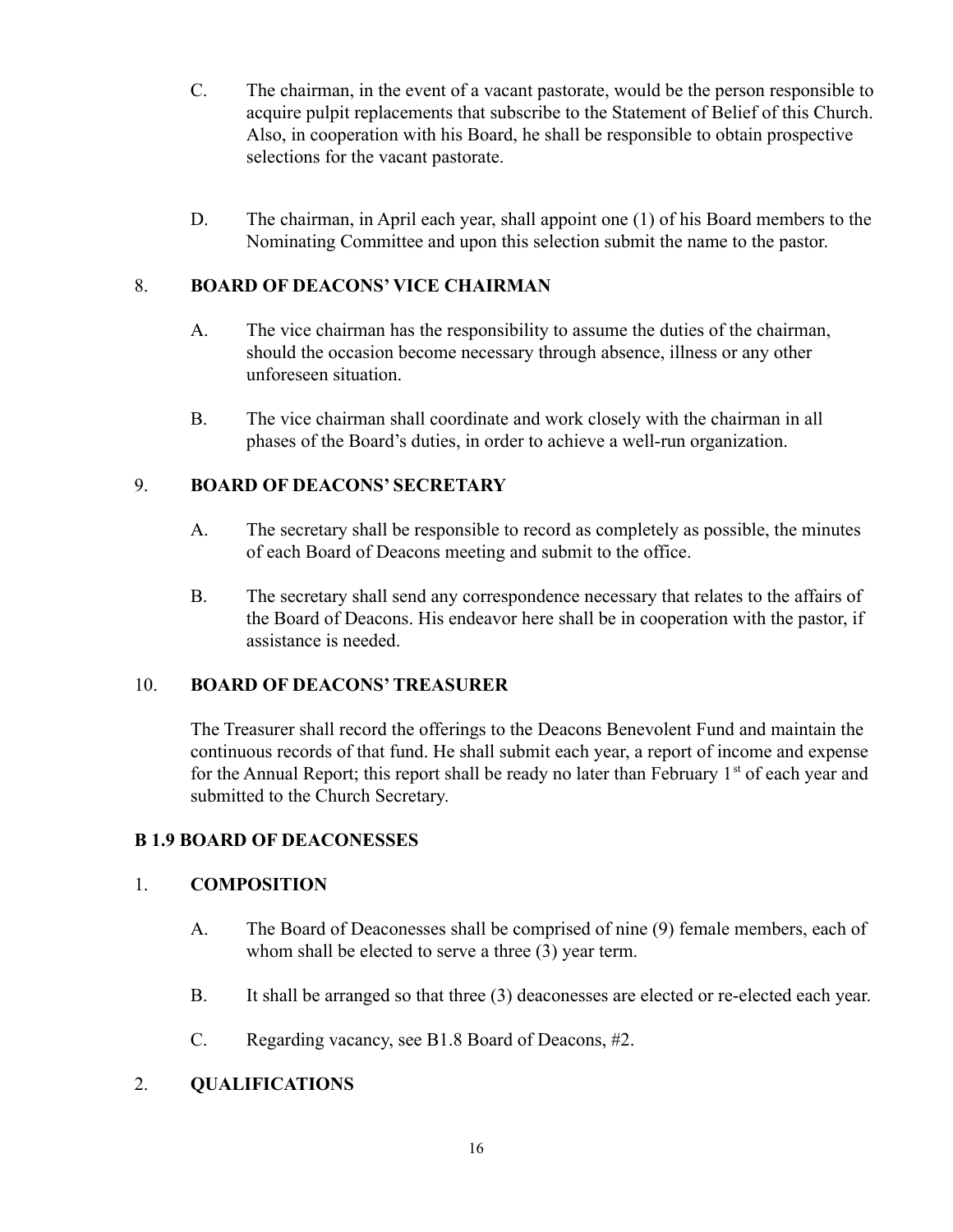- A. A deaconess shall be above reproach: trustworthy, self-controlled, faithful, reliable, and disciplined.
- B. A deaconess shall be respectful of individual differences, not given to gossip.
- C. A deaconess shall recognize that deaconesses are called upon to serve.
- D. A deaconess must subscribe to the Statement of Belief unequivocally and without mental reservations thereto. See C3.0 Statement of Belief.

#### 3. **RESPONSIBILITIES**

- A. The deaconesses shall prepare the elements for the Communion Service and do the necessary cleanup afterwards.
- B. The deaconesses shall assist women in baptismal preparation.
- C. The deaconesses shall assist the pastor and deacons in visitation of the sick and shut-ins.
- D. The deaconesses shall assist the pastor or deacons in the counseling of women.
- E. The deaconesses shall be responsible for the sending of cards; the sick, shut-ins, sympathy, and special occasions.
- F. The deaconesses shall maintain a Hospitality Program which includes the preparation of meals for those in need; the sick, funerals, first babies, etc.

#### 4. **BOARD OF DEACONESSES' CHAIRWOMAN**

- A. The chairwoman shall oversee the Responsibilities delegated to the deaconesses. (See B1.9 #3)
- B. The chairwoman shall conduct the regular meetings of the Board of Deaconesses.
- C. The chairwoman has a direct responsibility to the pastor and Board of Deacons of this church, to assist, to confide, and as a spiritual leader of the church, hold the position with reverence and respect.
- D. The chairwoman, in April each year, shall appoint one (1) member of her board to serve a one (1) year term on the Nominating Committee and shall submit the name to the pastor.
- E. The chairwoman shall appoint one (1) member of her board to serve a three (3) year term on the Board of Missions whenever the position becomes vacant and shall submit the name to the pastor.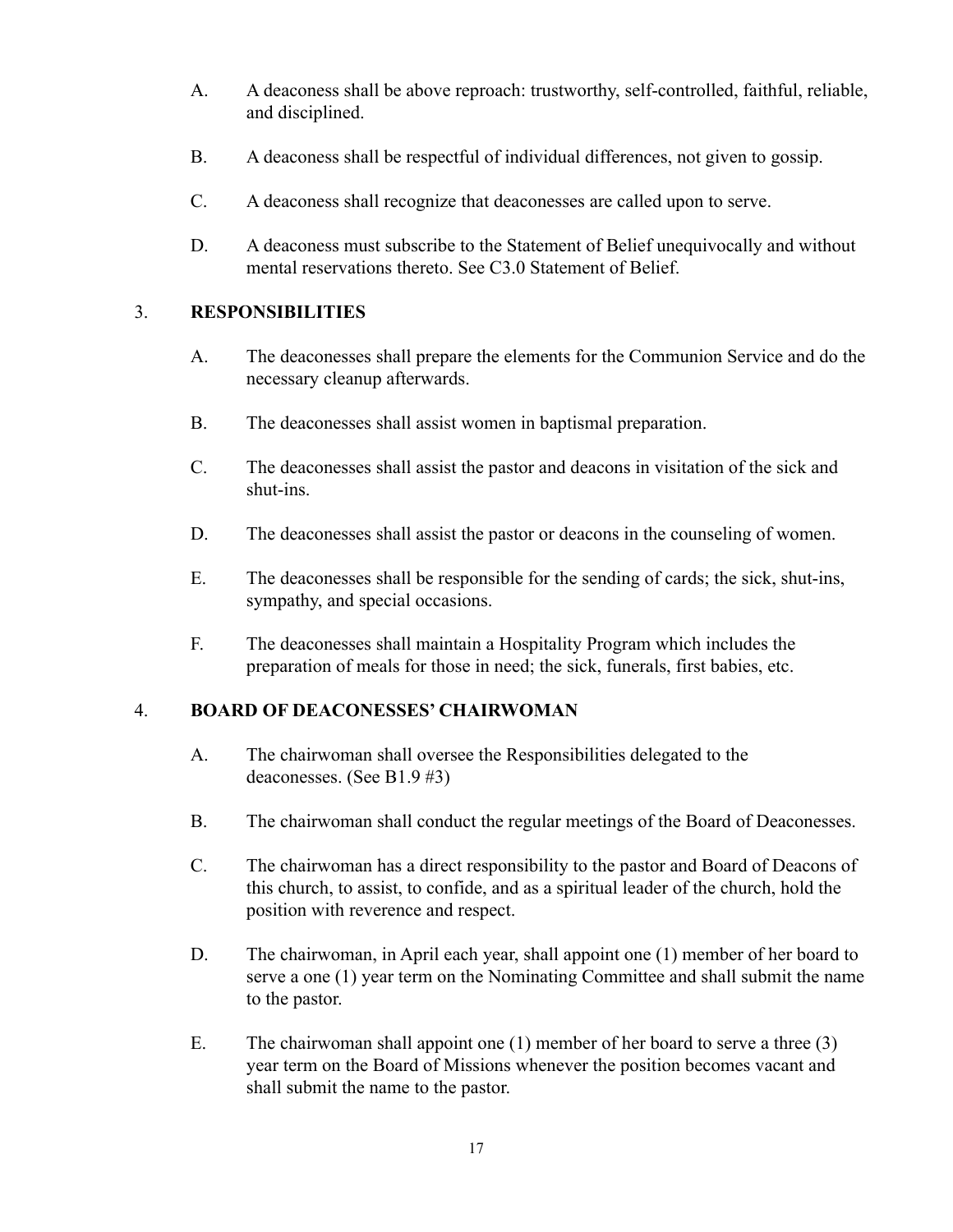#### 5. **BOARD OF DEACONESSES' VICE CHAIRWOMAN**

- A. The vice chairwoman has the responsibility to assume the duties of the chairwoman should the occasion become necessary.
- B. The vice chairwoman shall coordinate and work closely with the chairwoman in all phases of the board's duties, in order to achieve a well-run Board.

## 6. **BOARD OF DEACONESSES' SECRETARY**

- A. The secretary shall be responsible to record, as completely as possible, the minutes of each Board meeting and submit to the office.
- B. The secretary shall send any correspondence necessary that relates to the affairs of the Board. Her endeavor here should be in cooperation with the chairwoman, if assistance is needed.
- C. The secretary shall submit an Annual Deaconess Report, due by the beginning of February, to the church office. The report is to cover from January to December of the previous year. (Refer to previous reports as a guideline).

## 7. **MEETINGS**

- A. The deaconesses shall meet once each month for prayer and business.
- B. At the first meeting following the Annual Congregational Business Meeting, a chairwoman, vice chairwoman, and secretary shall be elected to serve a one (1) year term.

# **B 1.10 BOARD OF TRUSTEES**

- 1. The Board of Trustees shall be comprised of nine (9) members, each of whom shall be elected to serve a three (3) year term. It shall be arranged so that three (3) trustees are elected or re-elected each year.
- 2. The trustees must subscribe to the Statement of Belief unequivocally and without mental reservation thereto. In totality without any reservations whatsoever thereto. See B1.8 BOARD OF DEACONS #2, regards vacancy.
- 3. The trustees shall be responsible for the repair, maintenance and security of all church buildings, properties, and vehicles. They will be responsible to maintain property and liability insurance for Linwood Community Church, its ministers and its ministries.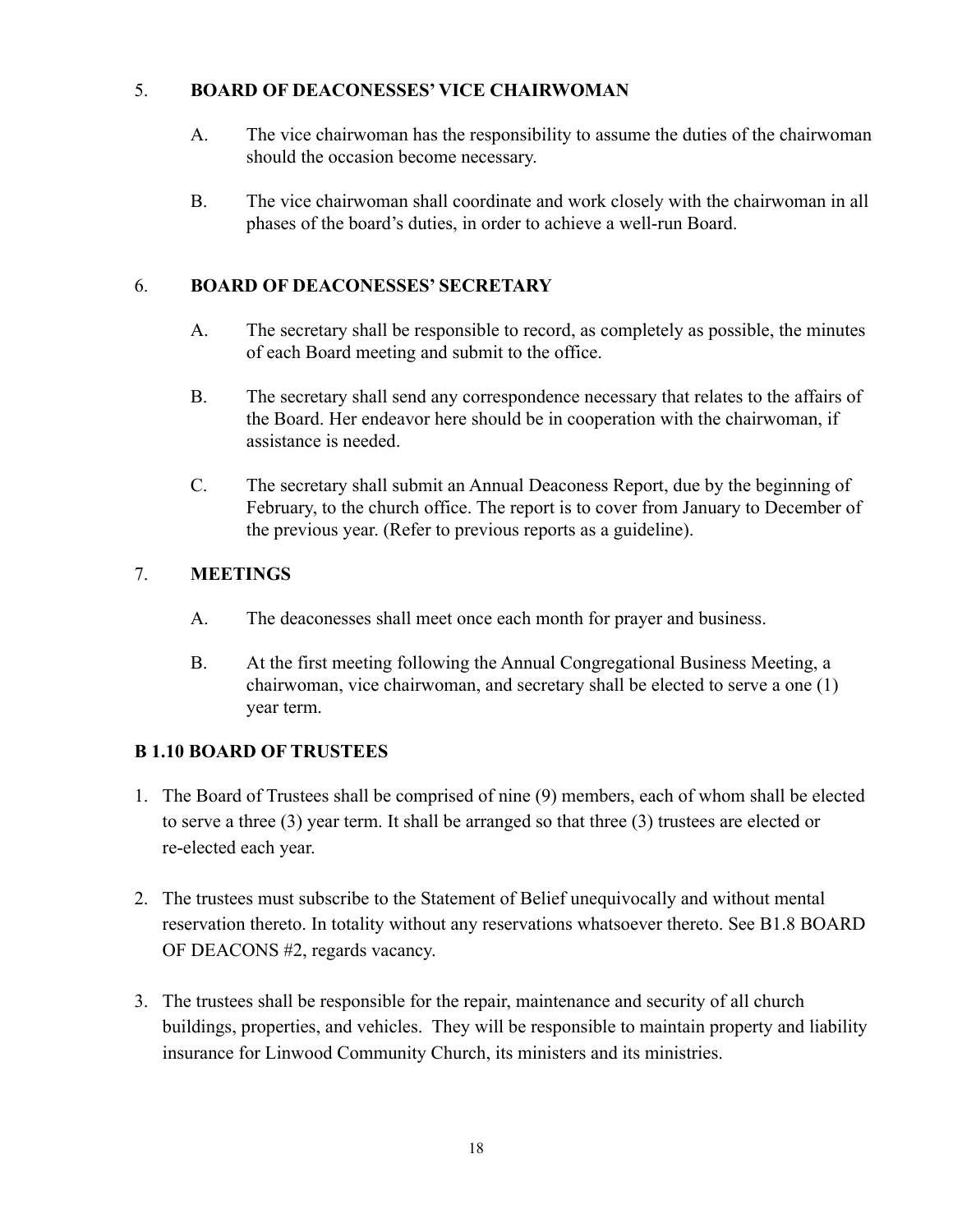- 4. The Trustees, at their first meeting after the beginning of each new year shall elect a chairman, vice-chairman and secretary. Trustee officers shall be male.
- 5. The Trustees are authorized to spend up to a maximum of 1% of the approved annual church budget to address emergency expenditures that may arise throughout the year without prior approval. Cumulative emergency expenditures over 1% of the annual church budget in any given year must be approved by congregational vote. Planned projects must be included in the church's annual budget. The Finance Committee must be made aware of all significant expenditures prior to the expense occurring.

#### 6. **BOARD OF TRUSTEES' CHAIRMAN**

- A. The chairman shall conduct monthly meetings held with the other trustees and the pastor. The chairman shall be responsible to provide an agenda and moderate the meeting.
- B. The chairman shall call work parties as necessary to maintain, repair, and otherwise see that the church properties are kept in good order.
- C. The chairman shall be responsible to keep the deacons informed of activities of the trustees.
- D. The chairman shall appoint one Board member to the Nominating Committee and upon selection submit the name to the pastor.

#### 7. **BOARD OF TRUSTEES' VICE CHAIRMAN**

The vice chairman shall work under the direction of the chairman and has the primary responsibility to assume the duties of the chairman, should the occasion become necessary through absence, illness or any other unforeseen situation.

#### 8. **BOARD OF TRUSTEES' SECRETARY**

- A. The secretary shall be responsible to record the minutes of each Board of Trustees' meeting.
- B. The secretary shall be responsible for all correspondence relating to the actions of the Board of Trustees.
- C. The secretary, in the absence of both chairman and vice chairman, at a Board meeting shall conduct the meeting.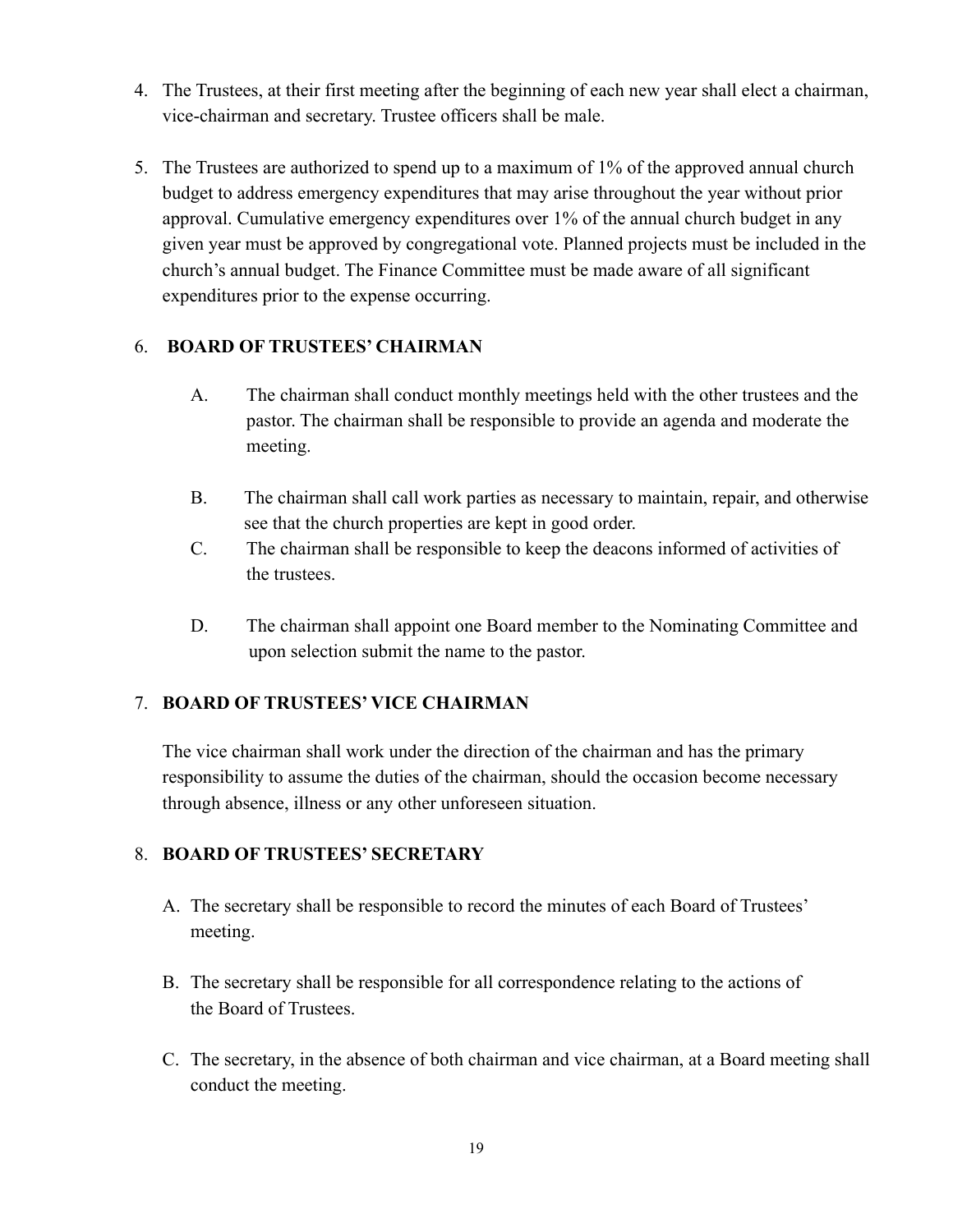## **B 1.11 CHURCH CLERK**

The Church Clerk shall be responsible to maintain proper and complete records of the respective office, and to specifically record and provide the minutes of any Congregational Business Meeting.

## **B 1.12 FINANCIAL SECRETARY**

- 1. The Financial Secretary and associates shall be responsible for the counting, recording and deposit of all contributions made to this church. Counting of contributions shall be done by at least two people.
- 2. The Financial Secretary will maintain proper and complete records of the offerings and contributions and give a weekly report to the treasurer of the church.
- 3. The Financial Secretary shall be responsible to see that a Report of Offerings is given to each contributor in accordance with I. R. S. requirements. The report shall be all inclusive for the preceding year. It is to be signed by the financial secretary and in the hands of the contributor no later than January 31 of each new year.
- 4. The Financial Secretary shall be responsible to issue new envelopes to those persons using the envelope contribution system. New envelopes are to be issued no later than the third Sunday in December.
- 5. Four associates for the Financial Secretary shall be elected from the congregation at the Annual Business Meeting for a three-year term. In the absence of the Financial Secretary they shall fulfill needed responsibilities.

#### **B 1.13 CHURCH TREASURER**

- 1. The Church Treasurer shall administer the church's funds and maintain complete and accurate records of all the church's cash accounts and expenditures.
- 2. The Church Treasurer shall pay all bills and invoices that are obligations of the church.
- 3. The Church Treasurer is a member of the Finance Committee.
- 4. The Church Treasurer is responsible to insure generally accepted accounting principles are employed in keeping the church's books.
- 5. The Church Treasurer is to provide monthly reports to the Finance Committee and the Board of Deacons.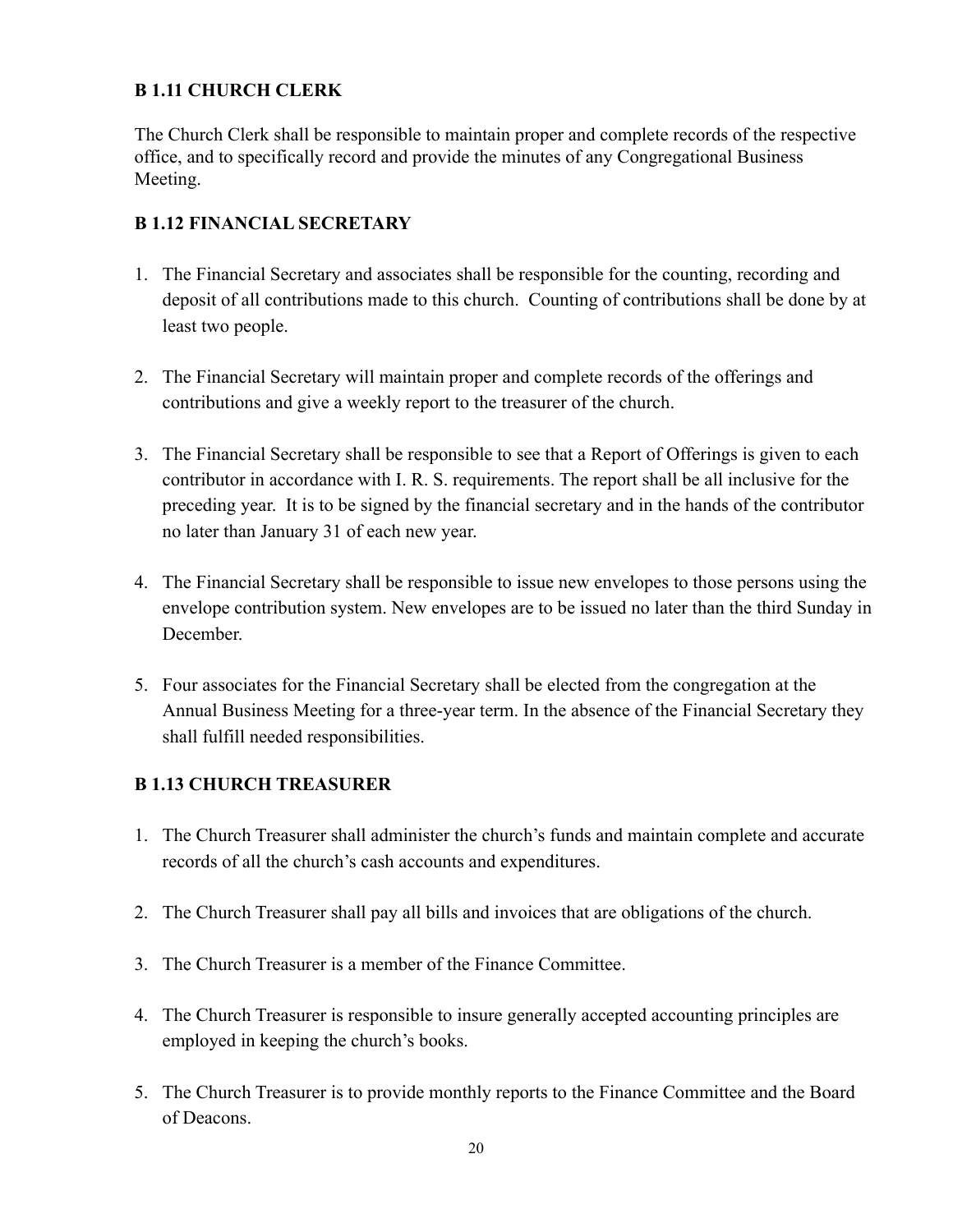#### **B 1.14 ASSISTANT CHURCH TREASURER**

- 1. The Assistant Church Treasurer shall assist the Church Treasurer in the administration of his / her duties. He / she should be completely familiar with the system of accounting utilized by the Church and shall be available as needed by the Treasurer.
- 2. The Assistant Church Treasurer has full authority to act on behalf of the Church Treasurer in the event of absence, illness or any other unforeseen situation.

#### **B 1.15 MISSIONARY TREASURER**

- 1. The Missionary Treasurer shall be responsible for the administration of the church missionary funds, along with maintenance of proper and complete records of the office.
- 2. The Missionary Treasurer shall be responsible to see that the remittances are sent to the church-supported missionaries and missions each month.
- 3. The Missionary Treasurer's annual financial reports are to be submitted upon request to the church secretary. All financial accounts are to be audited yearly by outside auditors.

#### **B 1.16 ASSISTANT MISSIONARY TREASURER**

The Assistant Missionary Treasurer shall assist the Missionary Treasurer in the administration of his / her duties. He / She shall be completely familiar with the system being utilized and be ready to act on behalf of the Missionary Treasurer whenever the occasion demands.

#### **B 1.17 BOARD OF MISSIONS**

- 1. The Board of Missions is an appointed board of this Church, with each member serving a three (3) year term. The Chairman of the Deacons, the Chairwoman Deaconesses, the Chairman of Trustees and the Church School Superintendent shall each appoint one (1) member of their respective organizations to serve on this Committee. The Missionary Treasurer and Assistant are members ex-officio of the Board, along with the Pastor. The Pastor and / or Deacons may appoint other members from the church congregation as needed. Persons appointed to the Board of Missions should demonstrate a genuine interest and knowledge of missions and missionaries.
- 2. The Board of Missions shall meet at a mutually agreed date every month. At their first regular meeting after the Annual Congregational Business Meeting, they shall elect a chairperson, vice chairperson and secretary.
- 3. The Board of Missions shall be responsible for a Missionary Conference. They may request church members, not on the Board of Missions, to assist them.
- 4. The Board of Missions' secretary shall maintain proper and complete records of the office,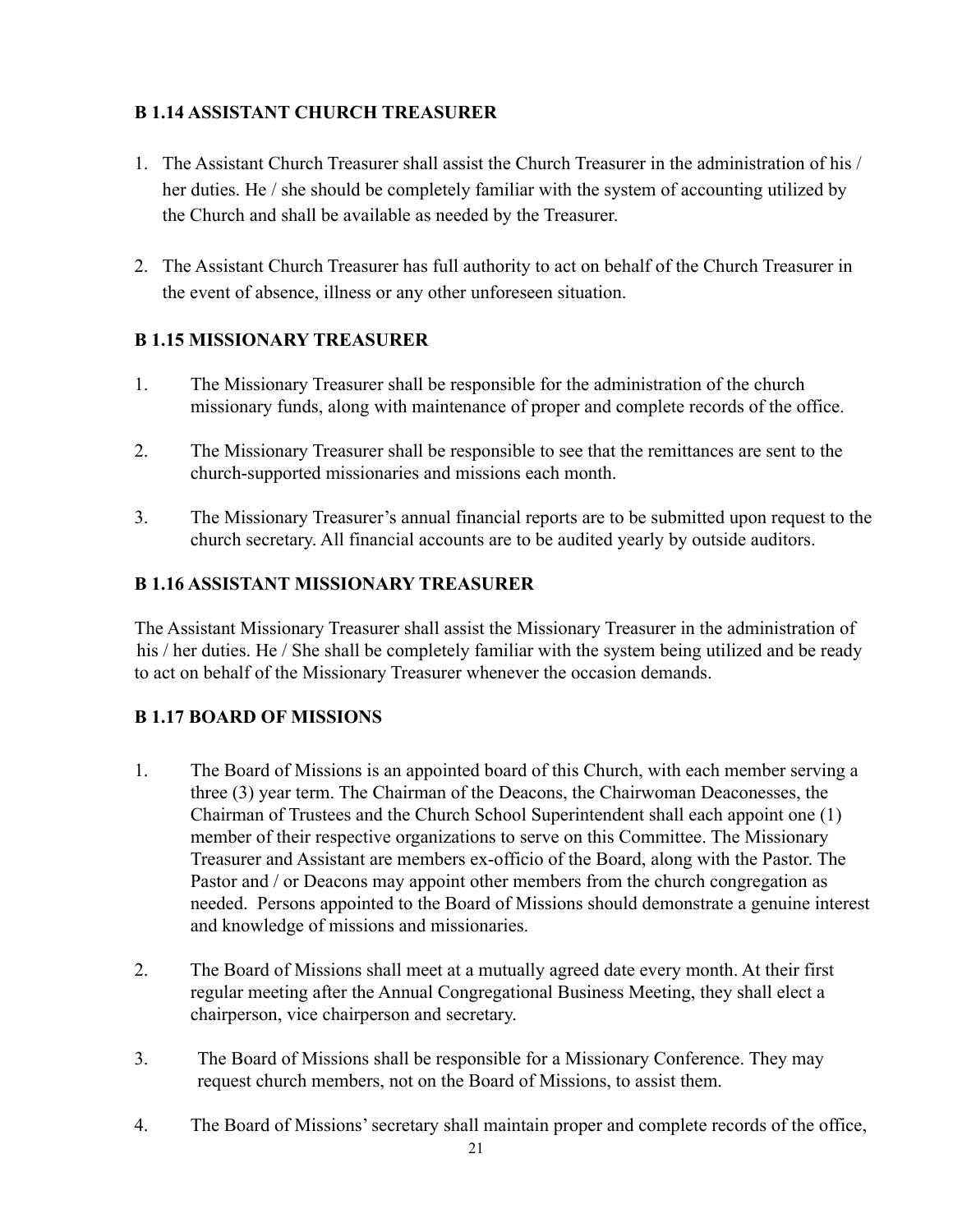including the dates for beginning and expiration of Board members' terms of service. The secretary shall advise the Church Clerk of expiration dates, whereby new or renewal appointments shall be made as described in #1.

5. The Board of Missions shall recommend to the Board of Deacons any candidates for our missionary budget. The addition of missionaries to the budget, and any increase in support, shall be presented to the congregation for final approval. The addition of missionaries to the budget, and any increase in support, shall be presented to the congregation for final approval. Emergency situations may be handled by the Board of Missions to the amount limit of \$500, with any amount exceeding this figure to be presented using the procedure outlined above. Any other recommendations, including our Summer Student Missionary Program, should also follow the above procedure.

#### **B 1.18 COMMITTEES**

#### 1. **APPOINTMENT OF COMMITTEES**

The pastor, the presiding officers of the Board of Deacons and the Board of Trustees, are empowered to appoint such committees as required to conduct the business of this church in a proper manner.

#### 2. **FINANCE COMMITTEE**

- A. The Finance Committee will consist of the Church Treasurer, Assistant Church Treasurer, 1 deacon, 1trustee, (appointed by consensus of their respective Boards each year) along with a member-at-large elected by the congregation for a one-year term. Servants on this committee should be gifted in the area of financial management.
- B. The Finance Committee will appoint a chairman / secretary at the first meeting following the Church's Annual Business Meeting.
- C. The Finance Committee is responsible to monitor cash flow and expenses of the church and make quarterly recommendations to the Deacon Board regarding our overall financial position. The Finance Committee's responsibility is not focused on authorizing budgeted expenditures, but to ensure that our cash position permits requested purchases.
- D. The Finance Committee is responsible to formulate and present an annual budget to the Deacon Board no later than 45 days prior to the Annual Business Meeting. The budget should be formulated by reviewing the previous year's expenses and obtaining input from the various ministries of the church.
- E. The Finance Committee is to ensure that financial reports are submitted in a complete and timely manner, and that the church is following generally accepted accounting principles.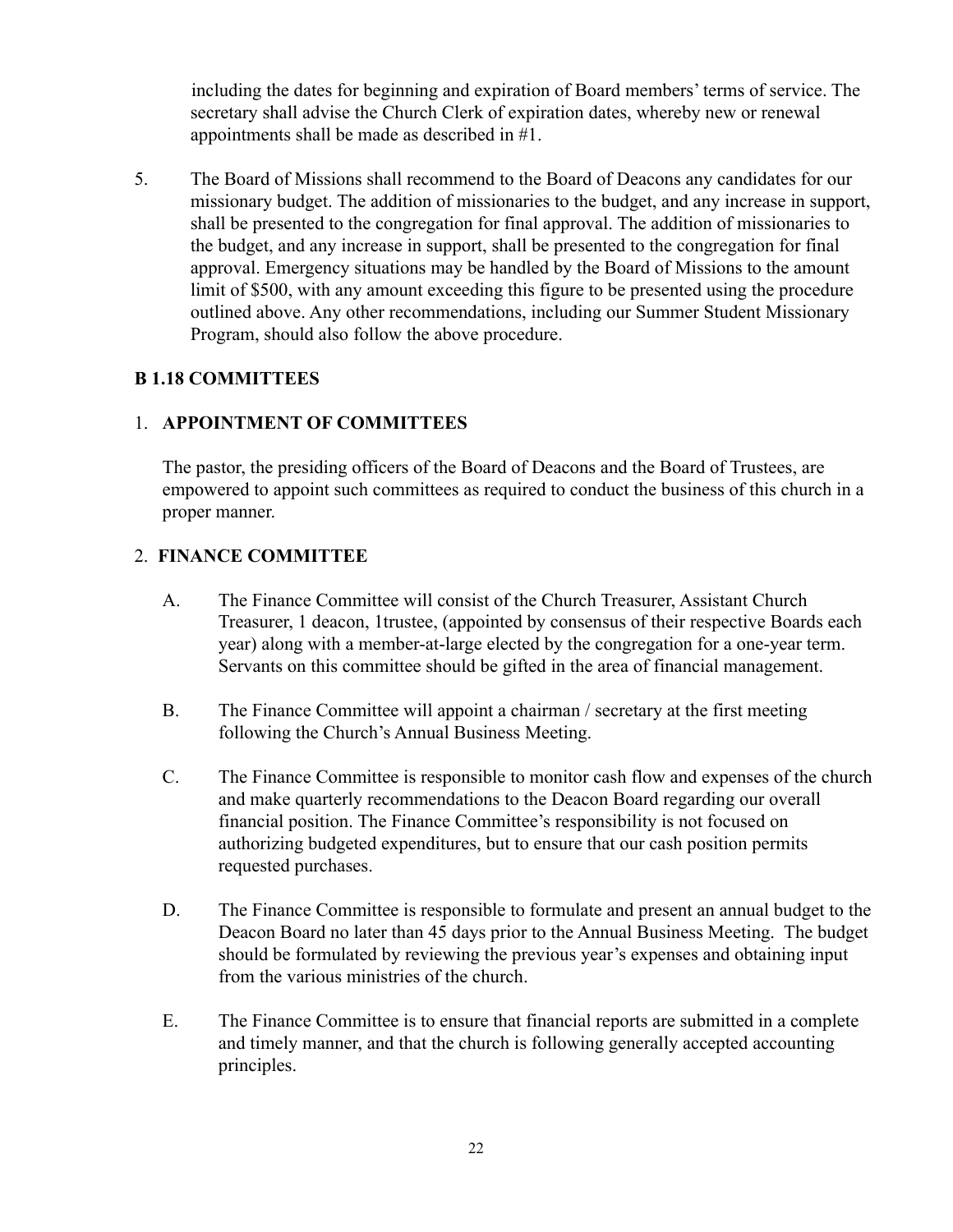F. The Finance Committee is to ensure that a yearly audit is conducted on the church's books.

#### 3. **NOMINATING COMMITTEE**

During the month of April, the chairperson of the Board of Deacons, the chairwoman of the Board of Deaconesses, the chairperson of the Board of Trustees, and the Church School Superintendent shall appoint one (1) member of their respective organizations to serve on a Nominating Committee, which is to be approved by the Board of Deacons. If a position cannot be established the Board of Deacons shall appoint to fill the position. The pastor shall appoint one (1) member, of his choice, from the congregation at large to also serve on this committee. After the Board of Deacons approval, this committee will present their nominations to the congregation to fill any normal vacancy in the church. This committee will serve for a period one (1) year. Nominees for offices are to be typed, reproduced and placed at the disposal of the members two (2) Sundays prior to the Annual Congregational Business Meeting. This requirement would also apply if voting for a vacancy occurred or was necessary at some other time of the year.

#### 4. **MUSIC COMMITTEE**

The Music Committee and music program of this church shall be under the guidance and jurisdiction of the pastor and Board of Deacons regarding methods, contents and ethics of presentation, as related to the spiritual beliefs and conduct of this church. The Music Committee shall be appointed by the pastor and Board of Deacons. They shall be assisted by a worship leader, choir director and other music personnel.

#### 5. **INTERIOR DECORATING AND FLOWER COMMITTEE**

The Interior Decorating and Flower Committee shall be appointed by and under the jurisdiction of the Board of Deaconesses.

#### 6. **USHERS ASSOCIATION**

The ushers perform a valuable service to the church and as such are under the direction of the pastor and Board of Deacons. A schedule is to be maintained to provide a compliment of ushers for all services that require them.

#### 7. **COMMITTEE TERMS**

All committees are formulated basically for one (1) year terms and then they are to be dissolved if their reason for existence has been satisfied. If the committee is the type where continuity is a factor for a longer period than one (1) year, or if re-grouping, re-appointment of renewal is needed, this is to be effective immediately after the Annual Congregational Business Meeting.

#### 8. **COMMITTEE CHAIRPERSON**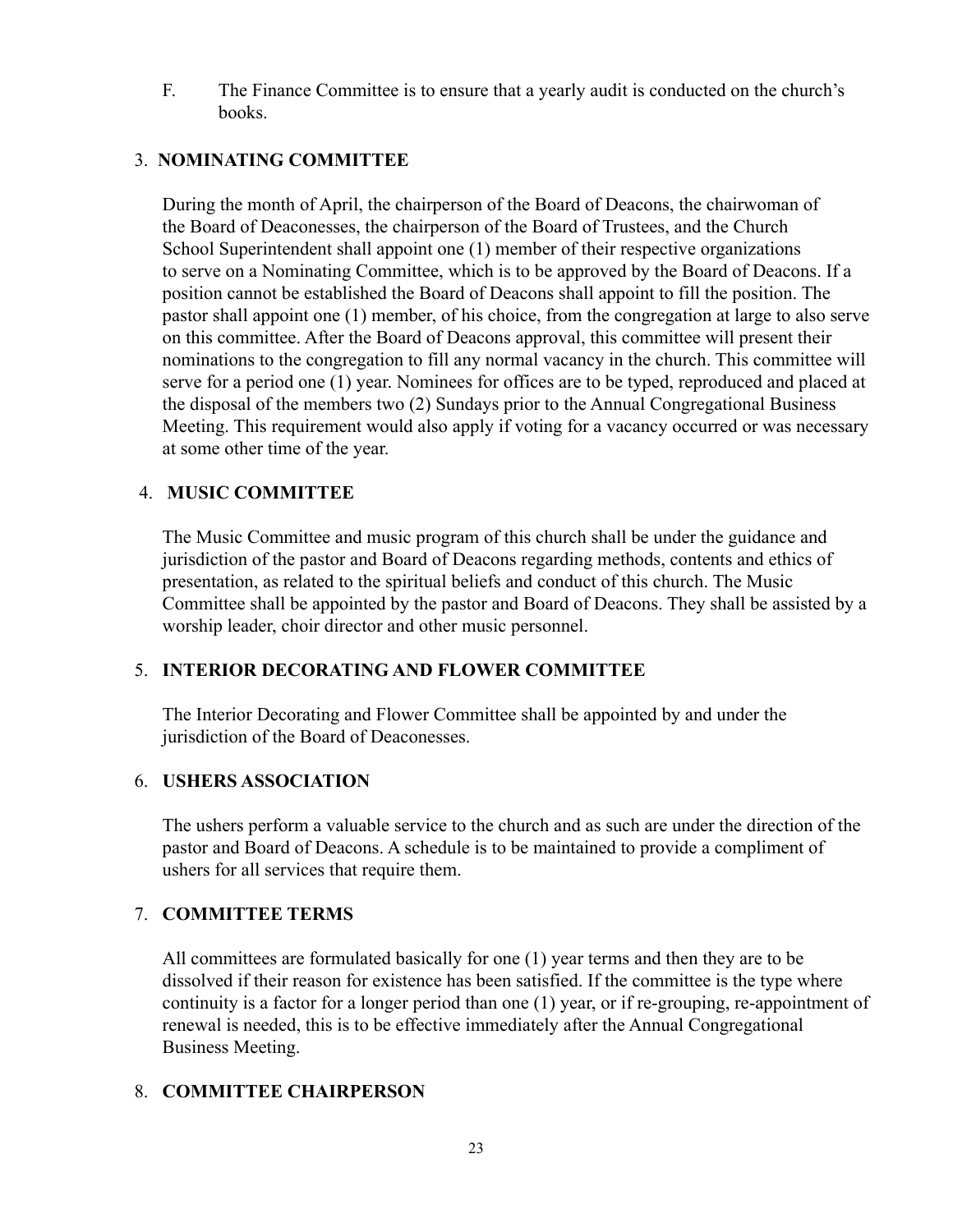All committees shall have a chairperson, either appointed by the Board that formed them, or if none is appointed, the committee, by a majority of its number, elects a chairperson. The chairperson is responsible for all committee activity. Instead of the chairperson abstaining from speaking on questions, he is, usually, the most active participant in the discussion and work of the committee.

#### 9. **COMMITTEE MEETINGS**

It is the duty of the chairperson to call the meeting together, but, if absent, neglects, or declines to call a meeting, it is the duty of the committee to meet on the call of any two members with every member being notified.

#### 10. **COMMITTEE SECRETARY**

In small committees the chairperson usually acts as secretary, but the committee may elect a secretary, who keeps a brief memorandum of what is done. The secretary should also prepare the report for the Annual Business Meeting with the approval of the chairperson.

#### 11. **NON-COMMITTEE MEMBERS**

Members of Linwood Community Church may appear at the committee meetings and present their views on a matter being considered. But during deliberations of the committee, only committee members may be present.

#### 12. **VOTING**

All questions must be put to a vote.

#### 13. **QUORUM**

The committee needs a quorum or a majority of committee members to conduct business.

#### **B 2.0 CHURCH AND MISSIONS' SUPPORT**

#### **B 2.1 CHURCH**

Linwood Community Church shall always be supported primarily by freewill offerings and investment returns. LCC shall never present bazaars, fairs, paid suppers or utilize any other means of raising monies as church financial support.

#### **B 2.2 MISSIONS AND MISSIONARIES**

This church's support of missions and missionaries shall be determined by the recommendation of the Board of Missions, using this Church's Statement of Belief as their guideline for basis of support.

#### **B 2.3 FINANCIAL MISSION TRIP SUPPORT**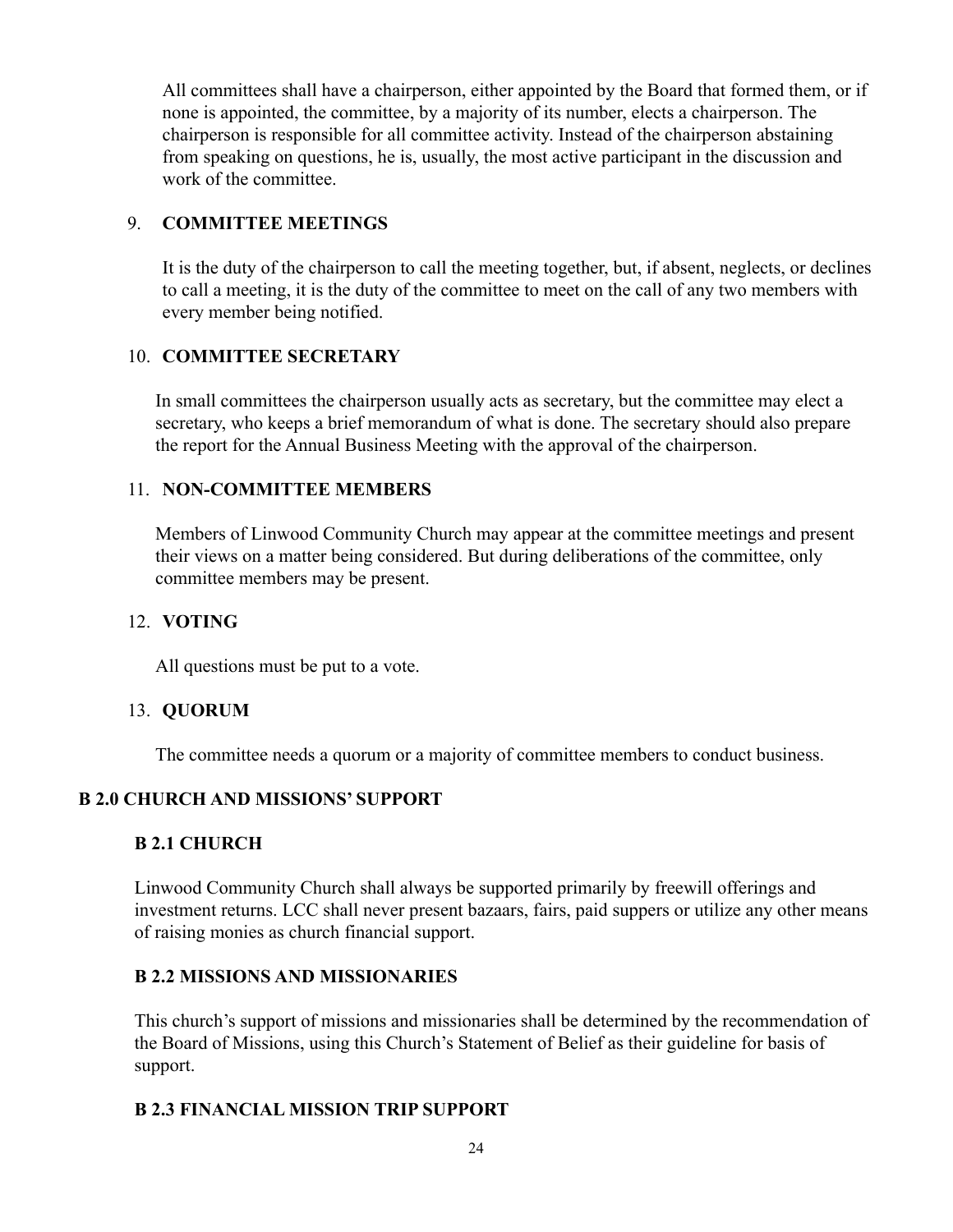Upon the church organizing and supporting adult or youth mission trips, specific fundraising ideas would be considered. Detailed plans and scope of the fund raiser must be approved by the Board of Deacons prior to being implemented. Monies received shall be distributed equally among those participating in the mission trip.

#### **B 3.0 MEETINGS OF THE CHURCH**

#### **B 3.1 WORSHIP**

This church shall assemble for worship in the morning and evening of each Sunday and for prayer as determined by the pastor with the approval of the Board of Deacons.

#### **B 3.2 COMMUNION**

The ordinance of Communion shall be observed on the first Sunday each month, unless otherwise directed by the pastor and / or Board of Deacons.

#### **B 3.3 BOARD OF DEACONS**

The Board of Deacons shall meet once each month with the pastor for prayer and consultation on matters of the spiritual ministry of the church.

#### **B 3.4 BOARD OF TRUSTEES**

The Board of Trustees shall meet once each month on the date set by that Board.

#### **B 3.5 BOARD OF DEACONESSES**

The Board of Deaconesses shall meet once each month on the date set by that Board.

#### **B 3.6 ANNUAL CONGREGATIONAL BUSINESS MEETING**

The Annual Congregational Business Meeting shall be held in November and notification of such meeting must be given from the pulpit at least two (2) Sundays before the meeting.

#### **B 3.7 SPECIAL CONGREGATIONAL MEETINGS**

Special meetings of the congregation of this church may be called at any time by the pastor, two (2) Sundays notice being given from the pulpit of such meeting. A majority of the Board of Deacons may call a special Congregational Business Meeting, provided they likewise give two (2) weeks notice from the pulpit.

#### **B 3.8 RECEPTION OF NEW MEMBERS**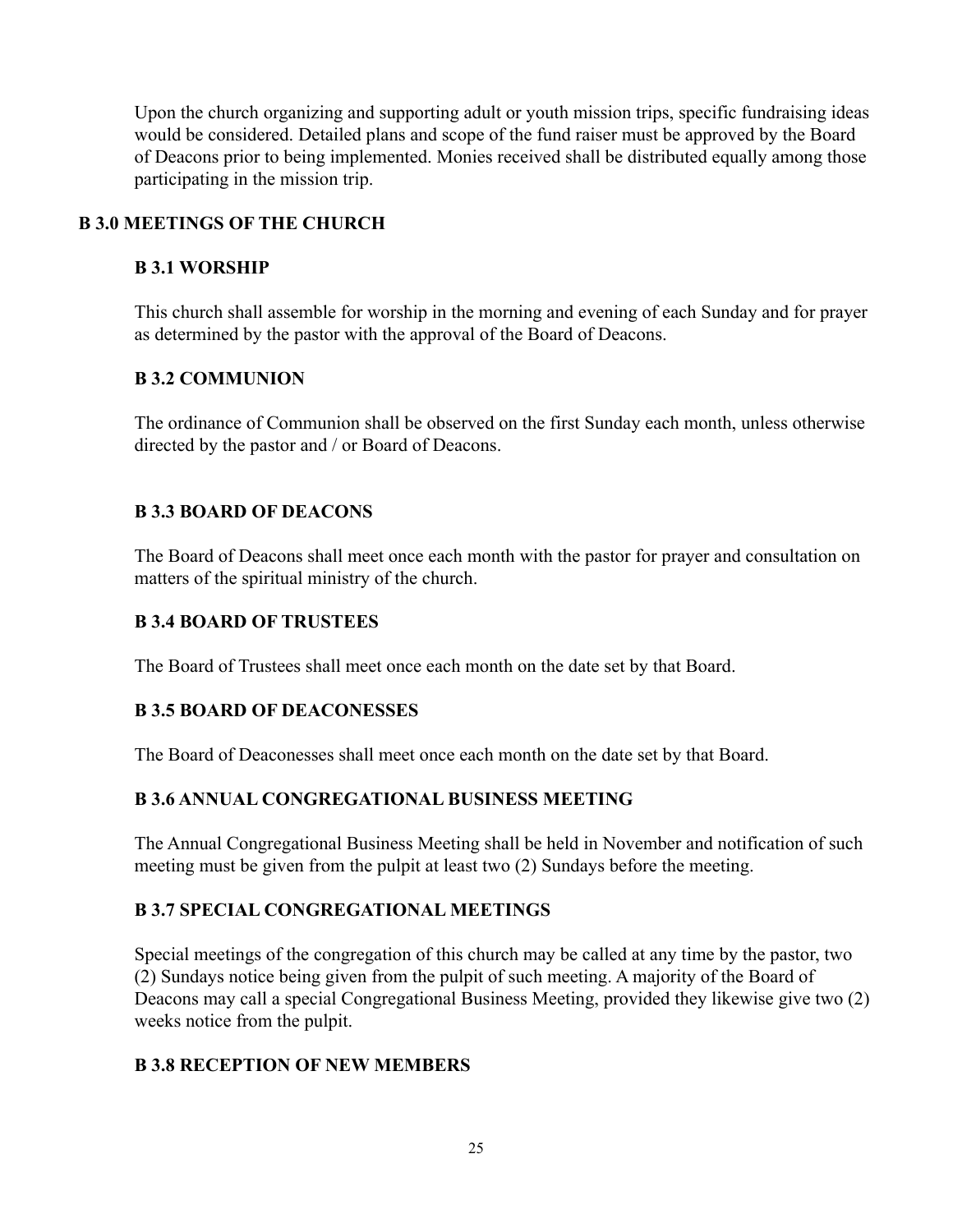New members may be received and the right hand of fellowship extended, following their personal appearance, their confession of faith and subsequent approval before and by the Board of Deacons.

#### **B 3.9 QUORUM**

The transaction of business in the Congregational Business Meeting shall follow the direction of the statement as set forth in Robert's Rules of Order.

- A. There must be 1/3 of the active and voting membership present at the meeting.
- B. A majority vote (more than half) of those present and voting, is thereby considered sufficient to transact all business of this Church. The exceptions to a majority vote (more than half) are in the case of B1.4 Pastorate  $-$  #3 and #4, and B6.1 Constitution and / or Bylaws -  $\#1$ , whereby a three-quarter (3/4) majority vote of those members present and voting must be obtained.

#### **B 4.0 CONDUCTING CHURCH BUSINESS**

#### **B 4.1 PRAYER**

The moderator of a business session shall open and close all meetings with prayer.

#### **B 4.2 RULES**

Robert's Rules of Order shall be observed in the conduct of church business.

#### **B 4.3 ORDER OF PROCEDURES**

Church Business Shall Follow this Order:

- A. Opening Prayer
- B. Approval of the Minutes
- C. Old Business
- D. New Business
- E. Reports of Officers and Committees
- F. Closing Prayer

#### **B 5.0 DISCIPLINE IN THE CHURCH**

#### **B 5.1 DISCIPLINE OF MEMBERS**

The discipline of any member, when necessary, shall be administered by the pastor and the Board of Deacons. A disciplined member has the right of appeal to the church congregation, at a properly called Special Congregational Meeting, as stated in B3.7, of the Bylaws.

#### **B 6.0 AMENDMENTS AND MISCELLANEOUS**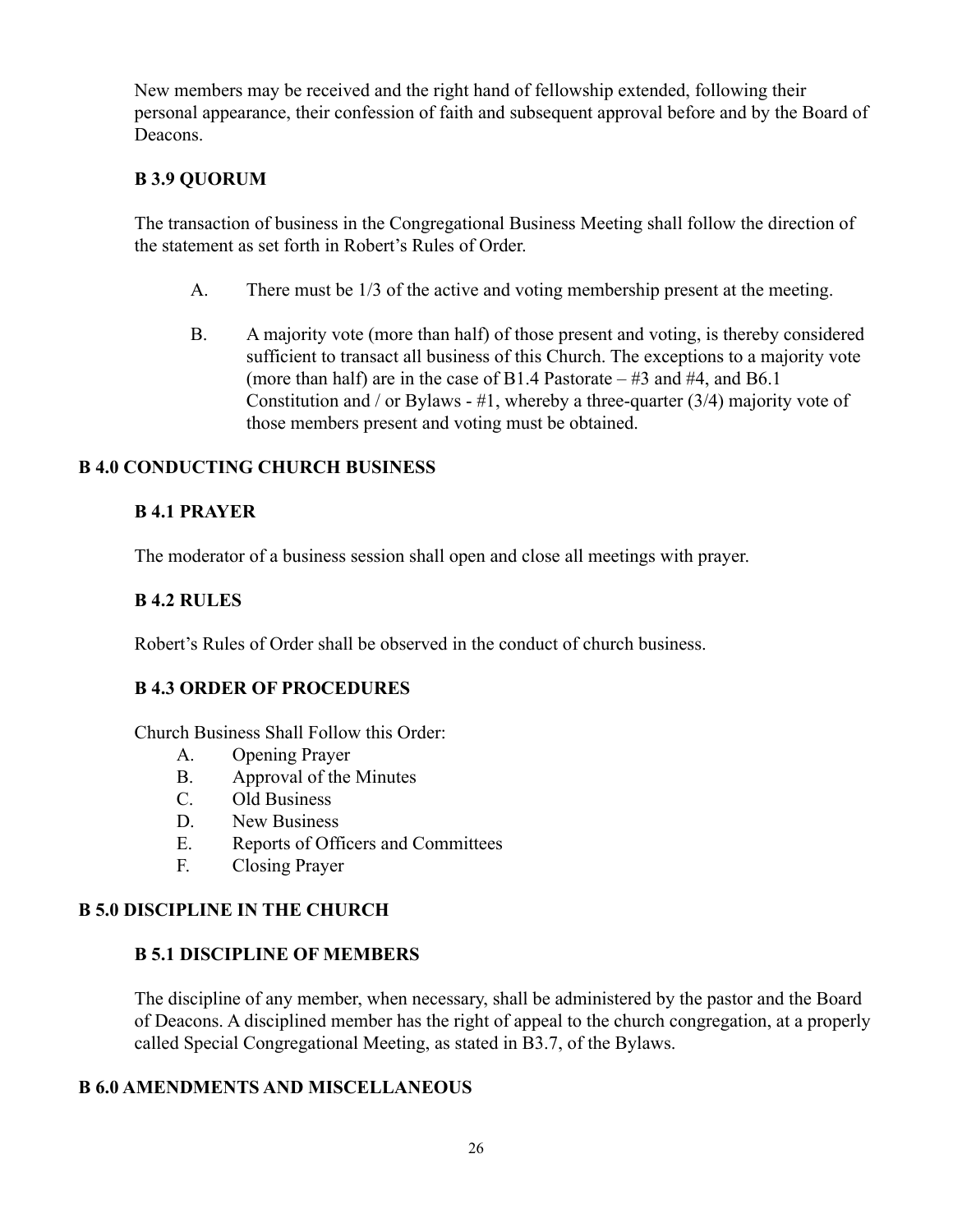#### **B 6.1 CONSTITUTION AND / OR BYLAWS**

- 1. The Constitution and / or Bylaws of this church shall be amended by a three-quarters (3/4) majority vote of those members present and voting in a properly called Congregational Business Meeting.
- 2. All proposed amendments are to be presented to the pastor and Board of Deacons in writing along with an explanation. Proposed amendments will be published with the original wording, if any, the revised wording, and the explanation two (2) Sundays prior to the Congregational Business Meeting. The pastor and the Board of Deacons will then present them to the congregation in a properly called Congregational Business Meeting.
- 3. All approved amendments are to be typed, reproduced and then distributed to all members for insertion into their Constitution and Bylaws manual. The Church Secretary is responsible to see that the unused copies of the manual have the approved amendments inserted into them.

#### **B 6.2 LIBRARY AND LITERATURE**

All books, magazines, literature, CDs, DVDs, video and audio tapes, tracts, booklets, displays, posters and related materials must be submitted to the pastor and Board of Deacons before they can be placed in the church, library or church school premises for reading, listening, viewing and distribution.

#### **B 6.3 EMPLOYEES**

This church and / or Church School as required, and upon approval of the congregation, shall employ those personnel needed to perform various duties for which remuneration is necessary.

#### **B 6.4 BY LAW CONCERNING MARRIAGE**

The Bible teaches that marriage is the uniting of one man and one woman in commitment to one another for a lifetime. We believe God authored marriage to reveal the union between Christ and His Church, to provide for a man and woman in marriage the framework for intimate companionship the channel of sexual expression according to biblical standards, and the means for procreation of the human race. Any legalized form of marriage that does not meet a biblical definition of marriage as one man and one woman will not be approved or performed by the pastors or licensed ministers at The Linwood Community Church. See Genesis 1:26-28; 2:24; Exodus 20:12; Matthew 19:4-6; Ephesians 5:23, 31-32; II Corinthians 6:14-18.

- 1. Marriage ceremonies can only be performed by an ordained pastor or licensed minister who holds to our doctrinal convictions and moral standards without reservation.
- 2. The couple must receive pre-marital counseling by a pastor of this church or his designate.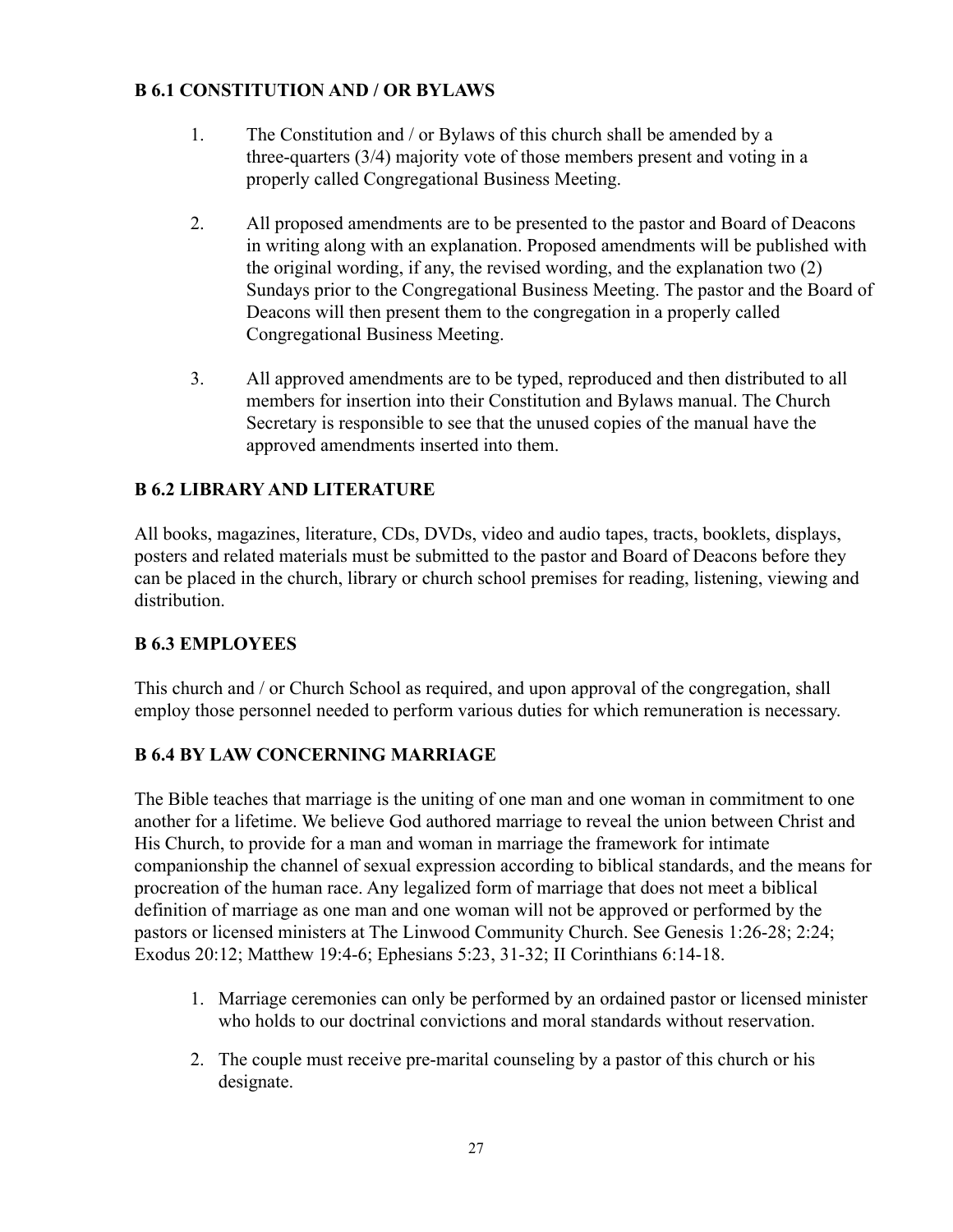3. The couple must be of like spiritual condition (i.e. cannot be unequally yoked) 2 Cor. 6:1.

# **E 7.0 CHURCH SCHOOL OFFICES, OFFICERS, & EDUCATIONAL PROGRAM**

#### **E 7.1 BOARD OF CHRISTIAN EDUCATION**

- 1. The Board of Christian Education is an appointed Board of this church, with each member serving a three (3) year term or longer if so appointed. The Senior Pastor and Youth Pastor shall be members' ex-officio. A deacon shall be appointed by the Board of Deacon Chairman and a trustee appointed by the president of the Board of Trustees. The Church School Superintendent, Children's Club Ministry, Vacation Bible School, Junior Worship Directors, and two (2) Church School teachers, (one from adult, the other from children) appointed by the Church School Superintendent shall make this a ten (10) member Board.
- 2. The Board of Christian Education shall meet at a mutually agreed time, at least bimonthly. At their first regular meeting after the Annual Congregational Business Meeting they shall elect a chairperson, vice chairperson, and secretary.
- 3. The Board of Christian Education's secretary shall maintain proper and complete records of the Board, including the dates for beginning and expiration of Board members' terms of service. The secretary shall advise the Church Clerk of expiration dates, whereby new or renewal appointments shall be made as described in #1.
- 4. The Board of Christian Education shall oversee all aspects of Christian Education from nursery through adult, based on approval by the Board of Deacons as it pertains to our beliefs written in Linwood Community Church Constitution and Bylaws.
- 5. The Board of Christian Education shall recommend the use of educational material designed to give our students a systematic and comprehensive view of Christian education.

#### **E 7.2 POSITIONS OF LINWOOD COMMUNITY CHURCH SCHOOL**

- 1. Superintendent(1) elected for (3) yrs. (by congregation)
- 2. Assistant Superintendent(1) elected for (3) yrs. (by congregation)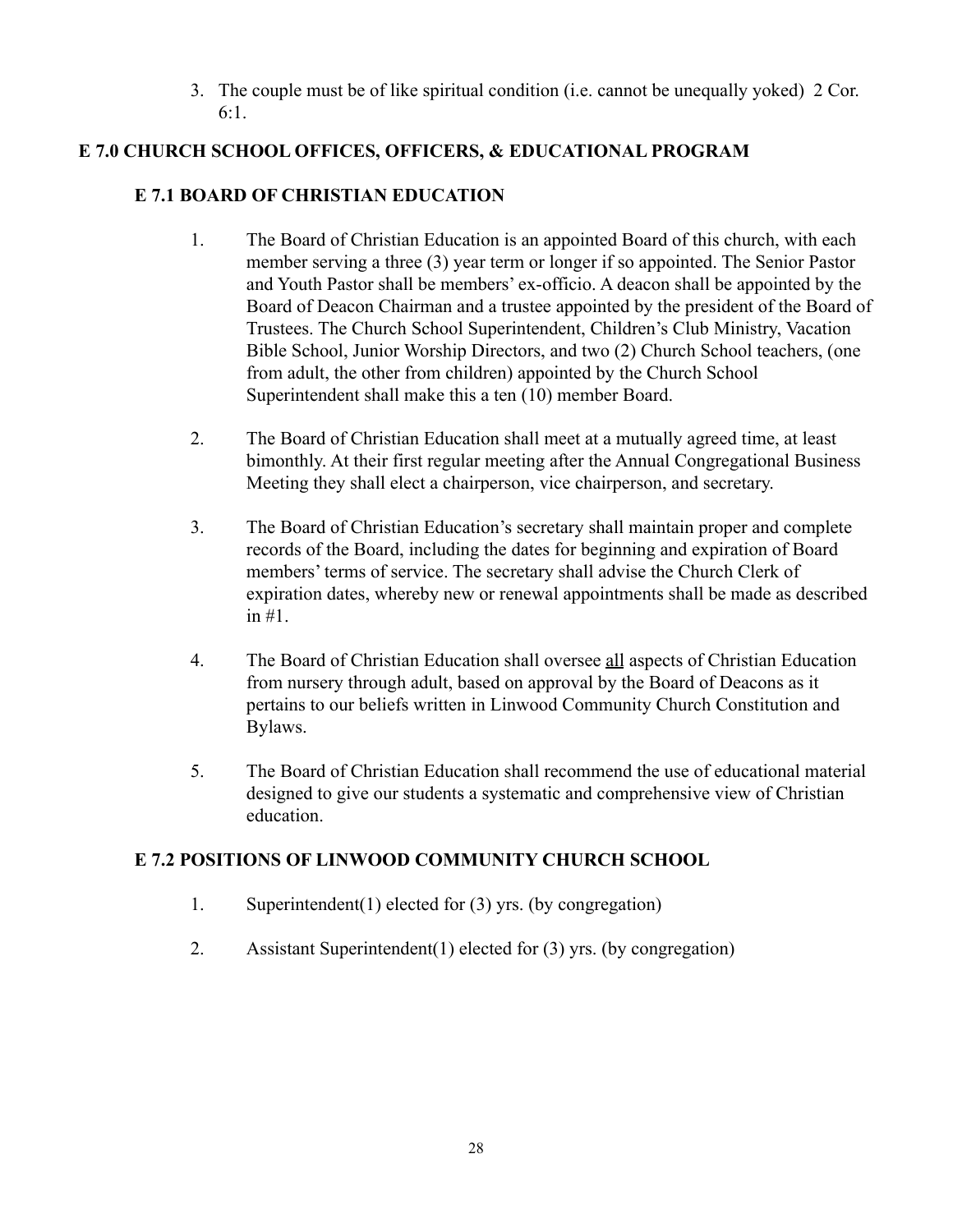#### **E 7.3 CHURCH SCHOOL STAFF**

- 1. The Church School Staff shall be comprised of a superintendent, assistant superintendent, teachers, Resource Center staff, and associates. The positions of the staff are superintendent and assistant superintendent. The superintendent is elected or re-elected to serve in three (3) year terms, by the Congregation. The assistant superintendent is elected or re-elected to a three (3) year term, also by the congregation. In the event of a vacancy in the position of superintendent, the procedure established under B1.8, Board of Deacons #2 regards vacancy is to be followed. The election or re-election of the assistant superintendent is to be held when the term expires, the first Church School staff meeting after the Annual Congregation Business Meeting.
- 2. The Church School Staff must subscribe to and annually sign the Statement of Belief unequivocally and without mental reservations thereto. The staff shall be responsible for the administration of the Church School educational program under the jurisdiction of its officers. Any departure, by any staff member, from the Statement of Belief of this church shall be just cause for removal from the staff. Church School Staff members must be members in good standing of this church.
- 3. The Church School Staff shall be regular in attending the services of this church, and a continued absence, without proper explanation, shall be just cause for removal from the staff.
- 4. The Church School Staff shall be comprised of those individuals who have volunteered or been recommended as possible candidates. They must, if interested, receive a majority vote of the staff, at a regular or special meeting of that group, before being permitted to participate in the program. Assignments to positions shall be under jurisdiction of the church school superintendent.

#### **CHURCH SCHOOL SUPERINTENDENT**

- A. The Church School Superintendent shall have supervision of the Church School educational program of the church, under the direct advisement of the Board of Christian Education, pastor and Board of Deacons.
- B. This position carries tremendous responsibility to provide leadership, spiritual guidance and instruction to both subordinate Church School Staff, and also students.
- C. The superintendent shall administer the overall operation of the Church School, and work in cooperation with the assistant superintendent for the benefit of the total program. They shall formulate and oversee programs and activities that provide for interest, enthusiasm, growth and continuity of the Church School educational program.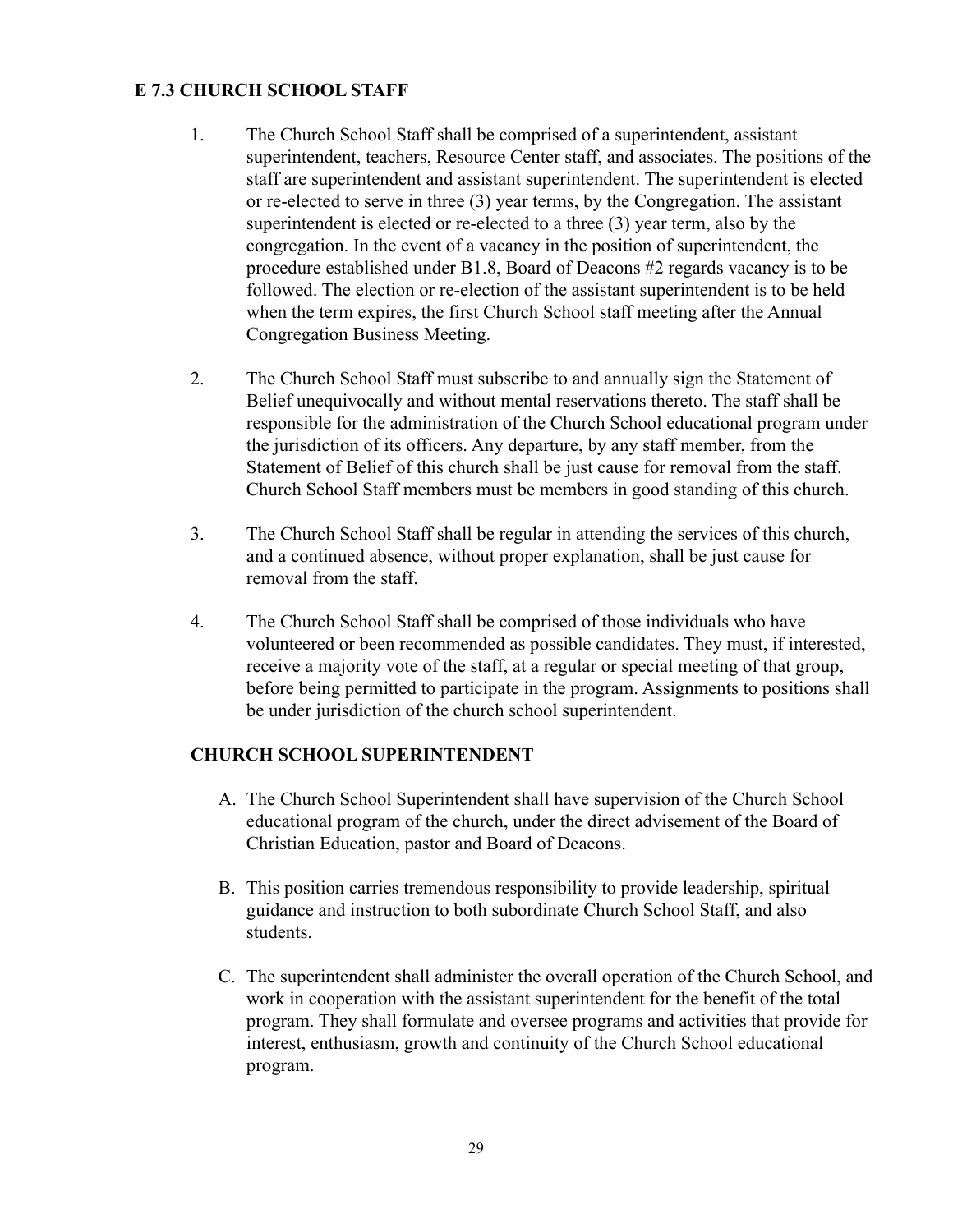- D. He / She shall also see that all Church School classes are staffed with a regular or associate teacher each Sunday. He / She should request that all staff members provide for their absence on a given Sunday by proper and fair notice to an approved substitute.
- E. It shall be the duty of the superintendent to establish with his / her staff, the pastor, Board of Deacons, and Board of Christian Education, a curriculum of educational material for the Church School staff, that reflects the Statement of Belief of Linwood Community Church.
- F. He / She shall, in the month of April each year, appoint one (1) staff member to serve on the Nominating Committee. He / She shall submit this name to the pastor.
- G. He / She shall appoint a committee to plan and arrange for a teacher's banquet and / or breakfast.
- H. He / She shall appoint committees to be responsible for the annual Easter and Christmas programs presented by the Church School.
- I. He / She shall conduct a quarterly Church School Staff meeting.

#### 5. **ASSISTANT SUPERINTENDENT**

The responsibility of the assistant superintendent is to assist and cooperate with the superintendent in all areas of the Church School program. He / She is to assume the obligations of the superintendent, if necessary, and he / she is to serve in the absence of the superintendent.

#### 6. **TEACHERS AND ASSOCIATES**

- A. Each Church School teacher and associate shall maintain the highest ethics in their responsibility to the instruction of God's Word to his or her students as it coincides with the Statement of Belief of The Linwood Community Church.
- B. They shall be required to be in attendance each Sunday, unless illness, vacation or situation beyond their control prevents this fulfillment of duty.
- C. In the event of a proposed absence, they shall notify their superintendent in advance, if possible, and also advise their associates to allow sufficient preparation time.
- D. They shall subscribe to the Commission set forth for the Church School Staff and shall expend the time necessary in lesson and Bible study in order to be properly prepared. The Teaching Commission is reproduced on the last page of the Constitution and Bylaws.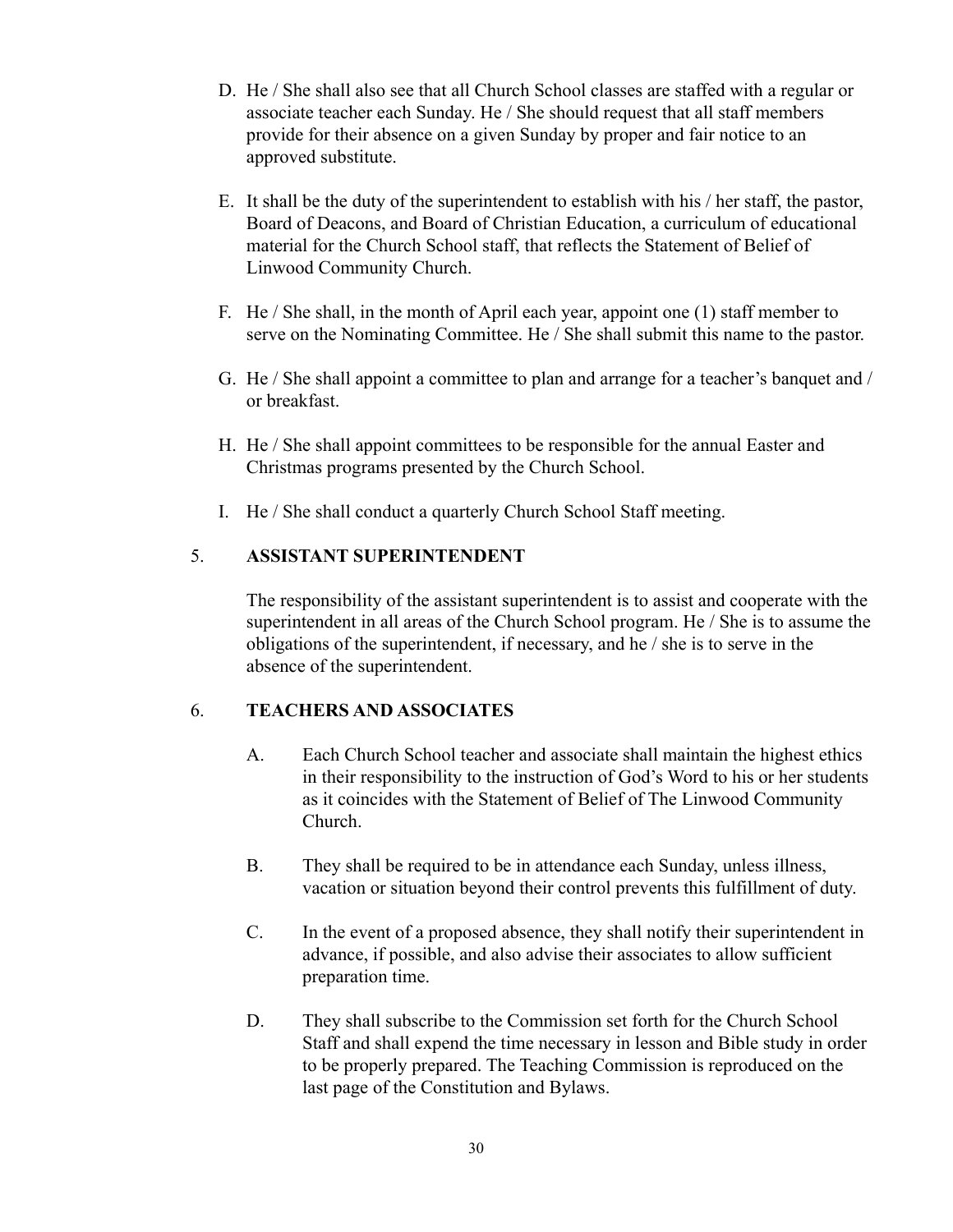- E. They shall make every effort to attend the regular Church School Staff meetings, remembering that no meeting can be effective without attendance, interest and participation.
- F. They should be a continual source of ideas and suggestions for the Church School Staff, and not be reluctant or hesitant to make their presentations known.
- G. All associates should maintain a constant readiness regards preparations, in order to assist when and if the occasion develops.
- H. The minimum age to be a teacher or associate shall be eighteen (18). They must possess the maturity to handle the task and must also meet the requirements as set forth in E7.3, #2, #3 and #4. They must also be selected by majority vote of the Church School Staff.
- I. It is recognized that volunteers of organized classes in the Church School are associated with the teacher in a distinct service for the Lord; and, because of this, it shall be mandatory that they give satisfactory testimony of their salvation. Church membership shall not be required to be a class volunteer.

## 7. **VACATION BIBLE SCHOOL**

- A. The Church School shall be the sponsor of the annual Vacation Bible School which is to be held between the fifteenth of June and Labor Day. The actual dates are to be selected by the director (see E7.3, 8, C) with the approval of the Board of Deacons.
- B. The Vacation Bible School shall be held on the church property and the curriculum is to be based upon the Statement of Belief of this church.
- C. The Church School Superintendent, in December if necessary, is to appoint a director of Vacation Bible School. The director will be responsible to formulate plans for the school. The assistance of the Church School Staff is required for an effective program.

#### 8. **JUNIOR WORSHIP**

- A. Junior Worship shall be under the guidance and jurisdiction of the Youth Pastor with assistance from the Board of Christian Education, Pastor, and Board of Deacons. The director and staff are to meet the same qualifications as a Church School teacher (See E7.3, #2, #3 and #4)
- B. The director is to be appointed by the Youth Pastor and shall be responsible for programs and staffing.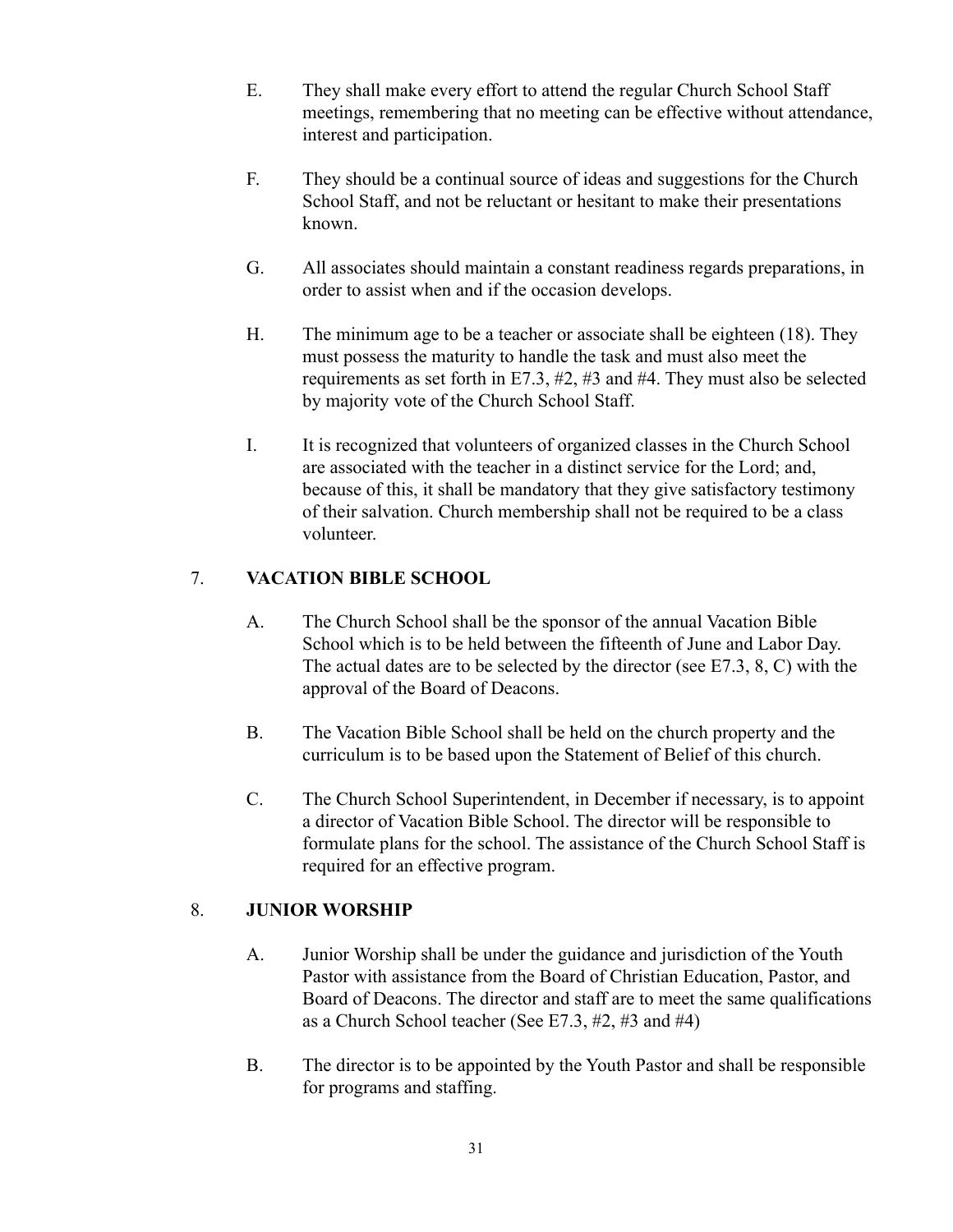- C. The Youth Pastor along with the director shall determine any age division.
- D. The director(s) shall be responsible to see that the Junior Church programs are adequately staffed with approved personnel.
- E. All materials to be used must be approved in the same manner as Church School materials.

#### 9. **NURSERY PROGRAM**

The nursery program shall be under the guidance and jurisdiction of the pastor and Board of Deacons. The staff is to be subject to E7.3, #2, #3 and #4.

#### 10. **CHILDREN'S CLUB MINISTRIES**

- A. Children's Club Ministries shall be under the guidance and jurisdiction of the Youth Pastor with assistance from the Board of Christian Education, Pastor, and Board of Deacons.
- B. The Youth Pastor, in April if necessary, is to appoint a director who will be responsible to formulate plans and staffing for the club.
- C. Children's Church Ministries shall be held on the church property and all material approved in the same manner as church school material.

#### **CONCLUSION**

Each church member is responsible to know and to obey the statements as set forth in this Constitution. Each board president, church school superintendent and committee chairman is responsible to see that each member of their respective organizations meet, in full, the requirements and responsibilities of this Constitution. We are instructed in the Scripture to do all things decently and in good order, I Corinthians 14:40. We are required, by God's Word, to be faithful stewards, I Corinthians 4:1-2, in order that Jesus Christ, who is the head of the church, has preeminence in all things. Colossians 1:18.